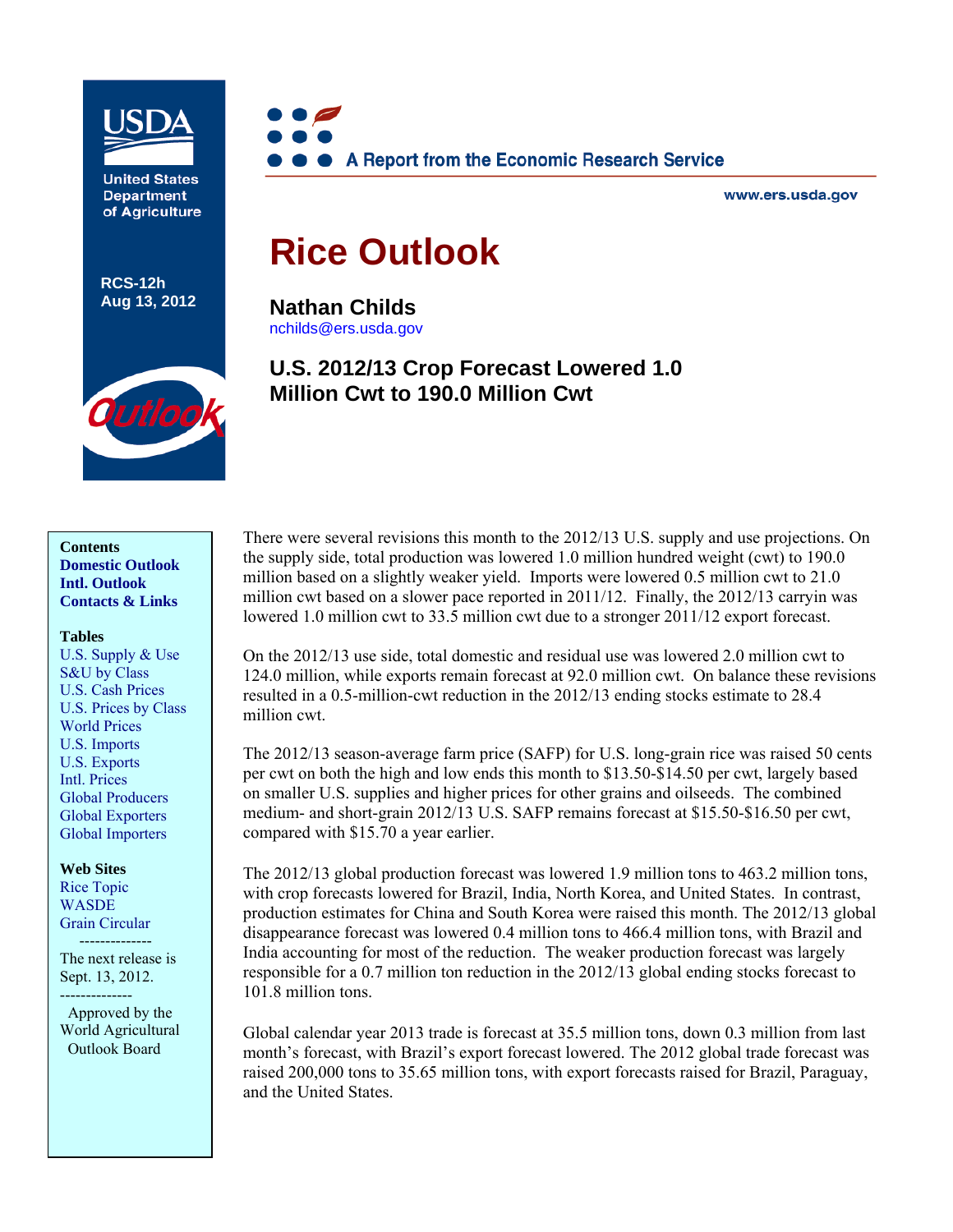Prices for most grades of Thailand's non-aromatic specialty and white milled-rice declined over the past month, largely due to a lack of new inquiries from buyers and expectations that the Government will release some of its intervention stocks latter this year. In contrast, price quotes from Vietnam have increased over the past month, mostly due to expected large purchases from Indonesia and robust shipments to West Africa. U.S. milled rice prices have increased over the past month as well, partly due to stronger prices for other grains caused by the U.S. drought.

.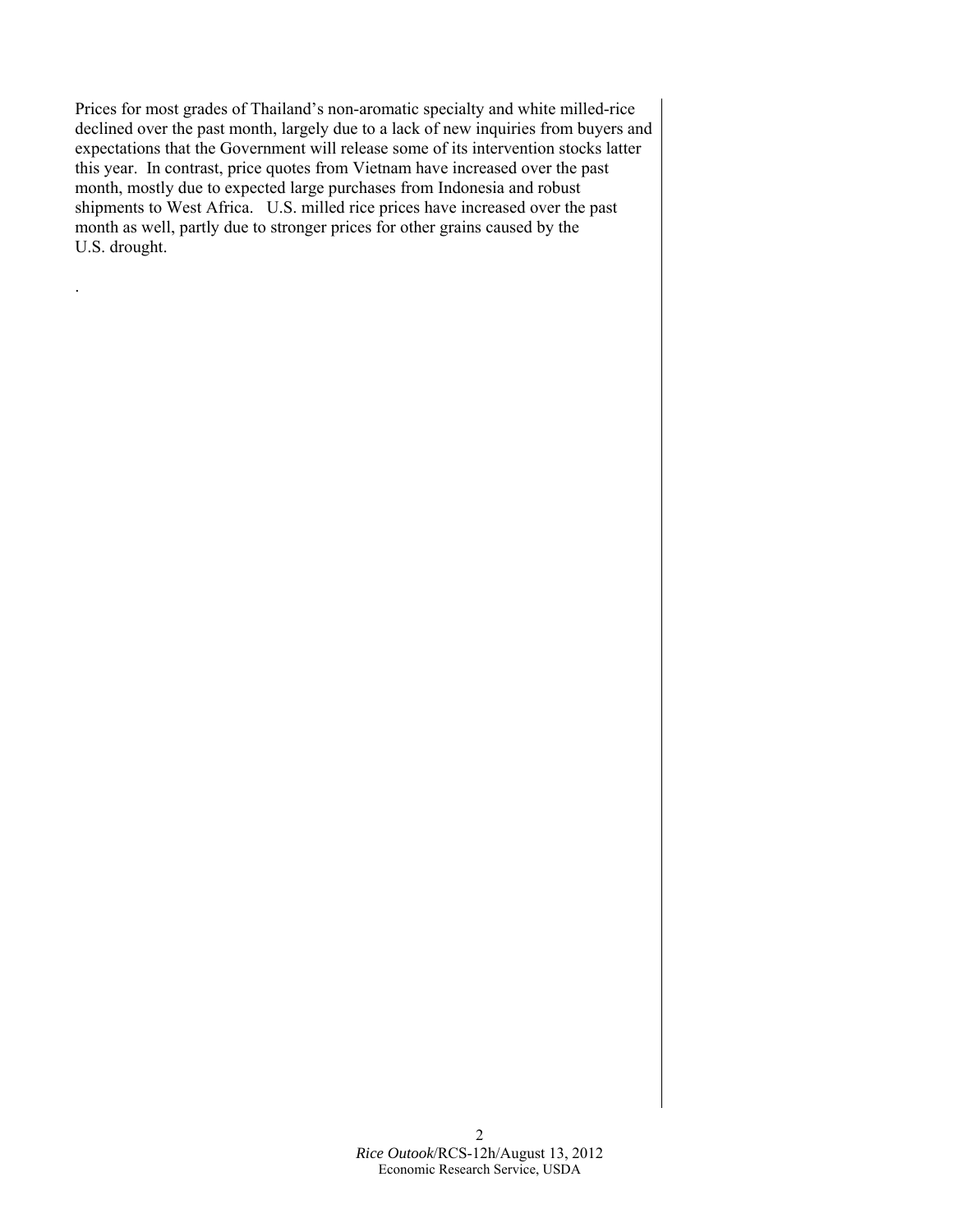## <span id="page-2-0"></span>**Domestic Situation and Outlook**

### *U.S. 2012/13 Crop Forecast Lowered 1.0 Million Cwt to 190.0 Million Cwt*

The 2012/13 U.S. rice crop is forecast at 190.0 million cwt, down 1.0 million cwt from last month's forecast, but still nearly 3 percent larger than a year earlier. This month's downward revision was the result of a slightly lower yield forecast. At 7,196 pounds per acre, the average field yield is 39 pounds below last month's forecast, but almost 2 percent above a year earlier and the second highest on record. Planted area remains estimated at 2.66 million acres, 1 percent below a year earlier and the smallest area since 1986/87. The year-to-year area decline is largely due to more favorable returns for alternative crops, especially corn and soybeans in the Delta.

Long-grain rice production is projected at 132.1 million cwt, down 1.4 million cwt from last month's forecast, but more than 13 percent larger than a year earlier. Combined medium- and short-grain production is projected at 57.9 million cwt, up 0.4 million cwt from last month's forecast, but still nearly 16 percent below the near-record a year earlier.

Harvested area is estimated lower in all reported States in 2012/13 except Arkansas and Missouri. Texas accounts for the bulk of the area decline. At 113,000 acres, harvested area in Texas is 37 percent below a year earlier and the lowest in more than a century. The State has suffered from severe drought and instituted water restrictions this year. California's 2012/13 harvested area is estimated at 555,000 acres, down 4 percent from last year. At 133,000 acres, Mississippi's harvested area is 16 percent below a year earlier and the lowest since 1977/78. Louisiana's rice harvested area dropped almost 6 percent from 2011/12 to 395,000 acres, the smallest since 2007/08. In contrast, harvested rice acreage in Arkansas rose almost 5 percent to almost 1.25 million acres. Harvested rice acreage in Missouri increased 56 percent to 199,000 acres.

Average field yields are estimated higher in all reported States except Mississippi, with yields record high in Texas and Louisiana. At 6,980 pounds per acre, the average field yield in Arkansas is up 3 percent from a year earlier and the second highest on record. In Missouri, the average yield is estimated at 6,700 pounds per acre, also up 3 percent from last year. Yields in both Delta States were reduced last year by early season flooding and severe heat at critical growth stages. Mississippi's average yield of 6,700 pounds per acre is 2 percent below a year earlier. Louisiana's average field yield is estimated at a record 6,400 pounds per acre, up 1 percent from a year earlier. The average Texas field yield of 7,900 pounds is up 10 percent from a year earlier and the highest ever reported for a southern State. In California, average field yields are estimated at 8,400 pounds per acre, up fractionally from a year earlier, but still 200 pounds below the 2009/10 record.

Arkansas and Missouri account for all of the expected increase in U.S. rice production in 2012/13. At 86.9 million cwt, rice production in Arkansas is up 11 percent from a year earlier, a result of both expanded area and a higher yield. Missouri's production of 13.3 million cwt is up 61 percent from a year earlier, mostly due to much larger plantings. In contrast, Louisiana's rice crop of 46.6 million cwt is 4 percent below last year, a result of smaller plantings. At 8.9 million

> 3 *Rice Outlook/RCS-12h/August 13, 2012* Economic Research Service, USDA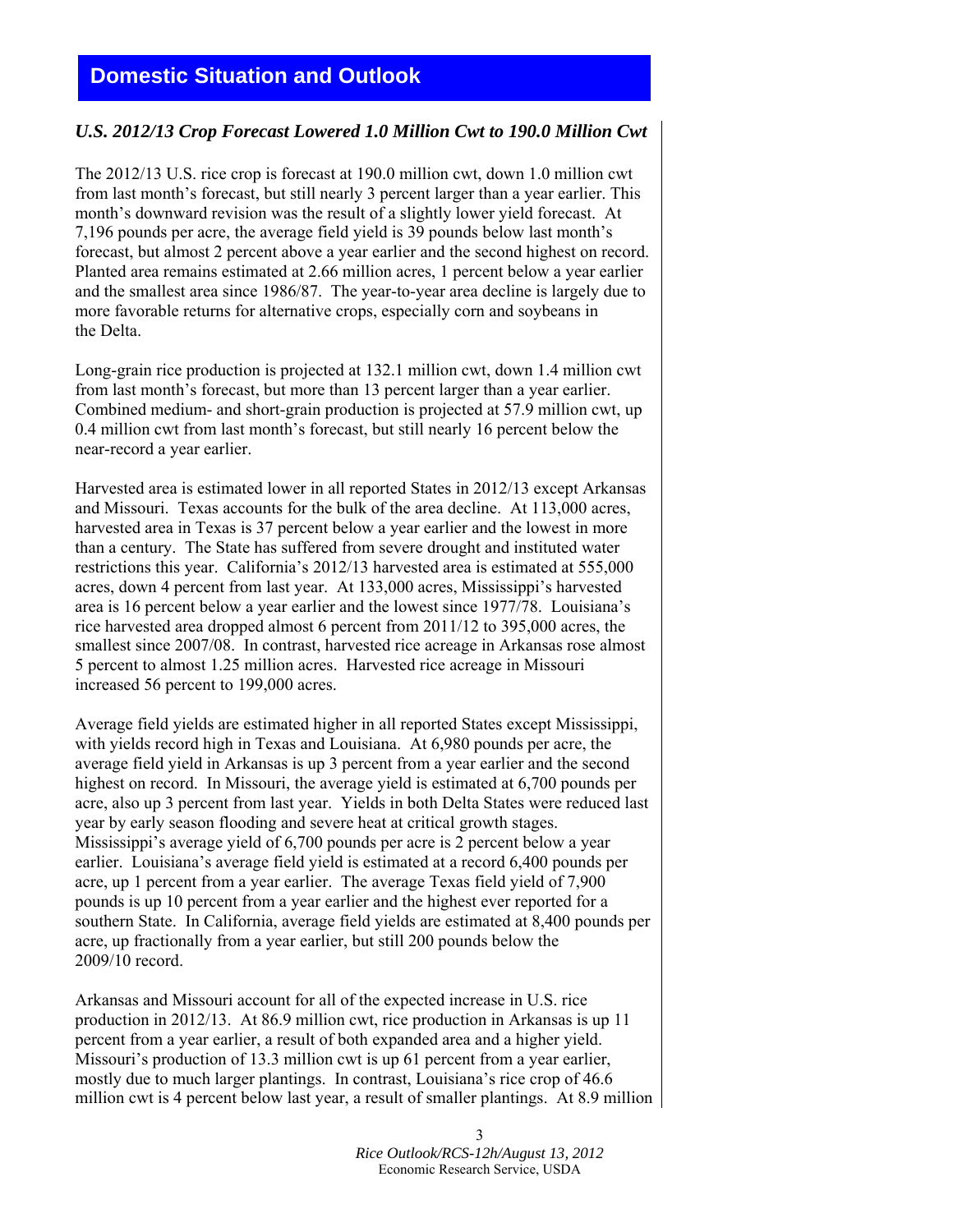cwt, the Texas 2012/13 rice crop is 31 percent below a year earlier and the smallest since 1946/47. Mississippi's production of 8.9 million cwt is 18 percent below a year earlier, mostly due to smaller plantings. California's production is projected to decline nearly 4 percent from last year to 46.6 million cwt due to smaller plantings.

## *Harvest Pace Is Well Ahead of Normal on the Gulf Coast*

Progress of the 2012/13 U.S. crop remains well ahead of normal in California and in the South. By August 5, 76 percent of the U.S. rice crop had headed, up from 53 percent a year earlier and the U.S. 5-year average of 57 percent. In Arkansas, 91 percent of the crop had headed by August 5, about 36 percentage points ahead of both last year and the State's 5-year average. Missouri's crop was reported 64 percent headed by August 5, compared with a 5-year average of 41 percent. In Mississippi, 87 percent of the crop was reported headed by August 5, up 10 percentage points from its 5-year average.

In Louisiana, 97 percent of the crop was reported headed by August 5, up 6-7 percentage points from last year and the State's 5-year average of 48 percent. With 91 percent of the crop headed by August 5, Texas crop progress was slightly behind last year, but nearly even with the State's 5-year average. In California, 35 percent of the crop had headed by August 5, well ahead of both 10 percent last year and the State's 5-year average of 22 percent.

Harvest of the 2012/13 crop has begun in the South, with 7 percent of the total U.S. crop reported harvested by August 5, up from 5 percent last year and the U.S. 5 year average of 3 percent. In Louisiana, 34 percent of the crop was reported harvested by August 5, up about 20 percentage points from both last year and the State's 5-year average. The Texas 2012/13 crop was 15 percent harvested by August 5, even with the State's 5-year average, but well behind last year's pace due to rain in the second half of July. In Mississippi, 1 percent of the 2012/13 crop was reported harvested by August 5. Harvest began about 2 weeks earlier than normal in the State this year. Harvest of the 2012/13 crop has not begun in other States.

## *Total Supply Forecast for 2012/13 Lowered 2.5 Million Cwt to 244.4 Million Cwt*

The total supply forecast for 2012/13 was lowered 2.5 million cwt to 244.4 million cwt, with estimates for carryin, production, and imports all revised down this month. Total supply is almost 4 percent below a year earlier and the lowest since 2003/04. By class, long-grain supplies are projected at 168.1 million cwt, down 2.9 million cwt from last month's forecast and almost 1 percent below a year earlier. Medium- and short-grain supplies are forecast at 73.6 million cwt, an increase of 0.4 million cwt from last month's forecast, but still 9 percent below a year earlier.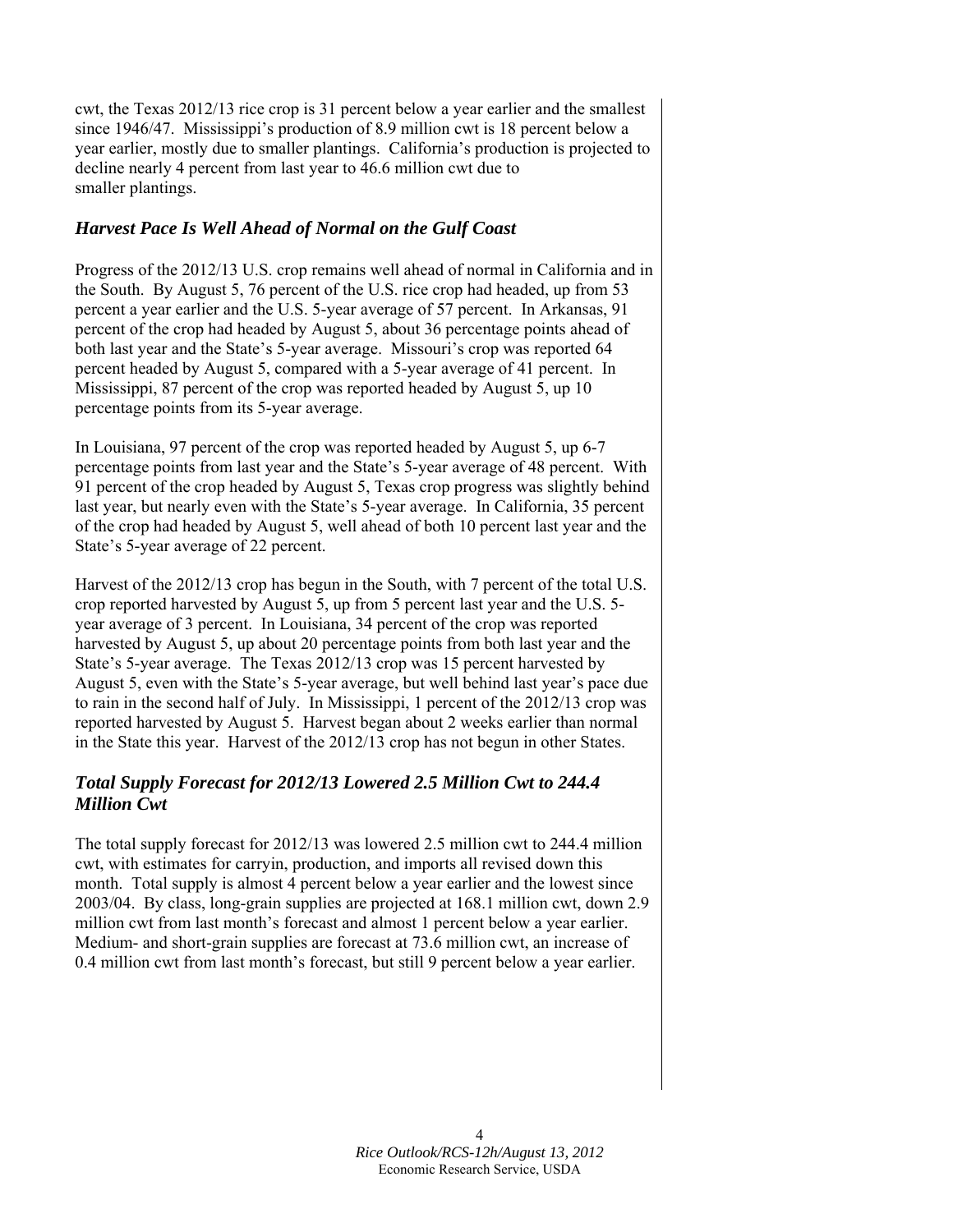### Figure 1 **U.S. rice production is projected to increase 3 percent in 2012/13**



2012/13 projected.

Source: USDA, National Agricultural Statistics Service--Quick Stats, U.S. & All States Data--Crops .

[http://www.nass.usda.gov/Data\\_and\\_Statistics/Quick\\_Stats/index.asp](http://www.nass.usda.gov/Data_and_Statistics/Quick_Stats/index.asp)

#### Figure 2 **Total U.S. rice supplies in 2012/13 are projected to decrease almost 4 percent**

0 50 100 150 200 250 300 92/93 94/95 96/97 98/99 00/01 02/03 04/05 06/07 08/09 10/12 12/13 August-July market year **Olmports OProduction OCarryin** Million cwt (rough basis)

2011/12 and 2012/13 are forecasts.

Sources: 1992/93-2009/10, *Rice Yearbook Data Set,* Economic Research Service, USDA; 2010/11-2012/13, *World Agricultural Supply and Demand Estimates,*  <http://www.usda.gov/oce/commodity/wasde/index.htm>.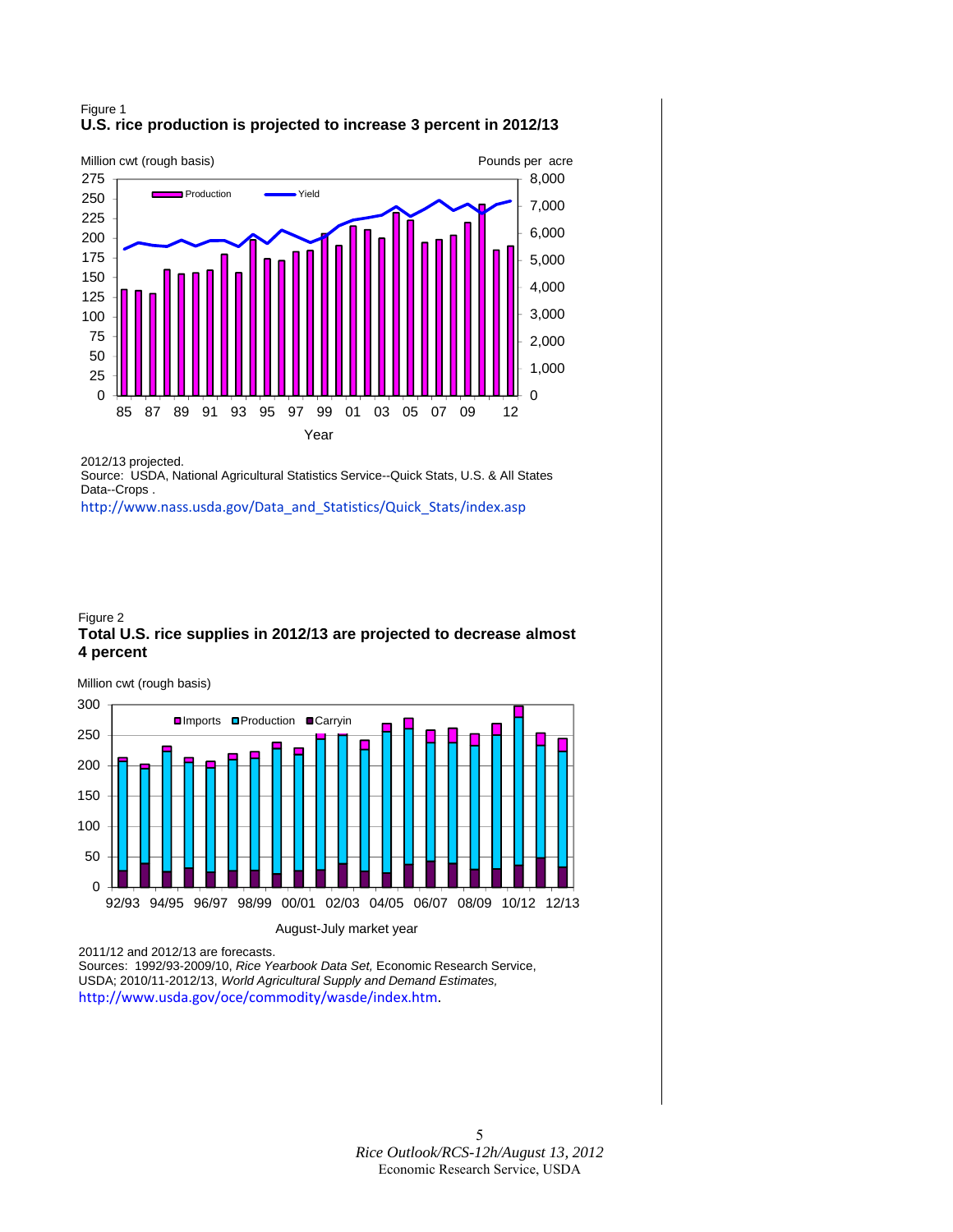The 2012/13 all rice carryin forecast was lowered 1.0 million cwt to 33.5 million cwt, 31 percent below a year earlier. The downward revision was the result of a higher long-grain export estimate for 2011/12. The long-grain 2012/13 carryin was lowered 1.0 million cwt to 17.6 million, 51 percent below a year earlier. The medium- and short-grain carryin remains forecast at 13.2 million cwt, up 31 percent from a year earlier. Stocks of brokens, included in the all-rice stocks estimate, are not classified by class.

Total all rice imports for 2012/13 are projected at 21.0 million cwt, down 0.5 million from last month's forecast, but still up 5 percent from a year earlier. The downward revision was based on expectations of a continuation of the slower pace of shipments observed in 2011/12. Long-grain imports are projected at 18.5 million cwt, down 0.5 million cwt from last month, but up almost 6 percent from a year earlier. Thailand supplies the bulk of U.S. long-grain imports, mainly shipping its premium jasmine rice, an aromatic. Basmati rice from India and Pakistan accounts for most of the remaining U.S. long-grain imports. Medium- and short-grain imports remain projected at 2.5 million cwt for 2012/13, unchanged from a year earlier. Specialty rice from Thailand that is classified as medium- and short-grain accounts for the bulk of U.S. medium- and short-grain imports. Arborio rice from Italy accounts for most of the remainder.

## *U.S. 2012/13 Domestic and Residual Use Forecast Lowered 2.0 Million Cwt to 124.0 Million Cwt*

Total use of U.S. rice in 2012/13 is projected at 216.0 million cwt, down 2.0 million cwt from last month's forecast and 2 percent below a year earlier. By class, longgrain total use is projected at 152.0 million cwt, down 2.0 million cwt from last month's forecast, but unchanged from a year earlier. Medium- and short-grain total use remains projected at 64.0 million cwt, 6 percent below a year earlier.

Total domestic and residual use of all-rice in 2012/13 is projected at 124.0 million cwt, down 2.0 million cwt from last month's forecast, but 5 percent higher than a year earlier. This month's downward revision in the 2012/13 domestic and residual use estimate is largely based on smaller U.S. supplies. Long-grain, 2012/13 domestic and residual use is projected at 92.0 million cwt, down 2.0 million cwt from last month's forecast, but 8 percent larger than a year earlier. Medium- and short-grain domestic and residual use remains projected at 32.0 million cwt, down 1.0 million cwt from a year earlier.

Total exports of U.S. rice in 2012/13 remain projected at 92.0 million cwt, 10 percent below the year-earlier revised level. The year-to-year decline is based on smaller U.S. supplies and less competitive prices in global markets. By type, U.S. rough-rice exports are projected at 33 million cwt, up 1.0 million cwt from last month's forecast, but unchanged from a year earlier. Latin America is expected to remain the largest market for U.S. rough-rice exports, with Mexico the biggest buyer. Milled rice exports (combined milled- and brown-rice exports converted to a rough-basis) are projected at 59.0 million cwt, down 1.0 million cwt from last month's forecast and 14 percent below a year earlier.

By class, long-grain exports remain projected at 60.0 million cwt, more than 10 percent below the year-earlier revised level. These are the smallest U.S. long-grain

> 6 *Rice Outlook/RCS-12h/August 13, 2012* Economic Research Service, USDA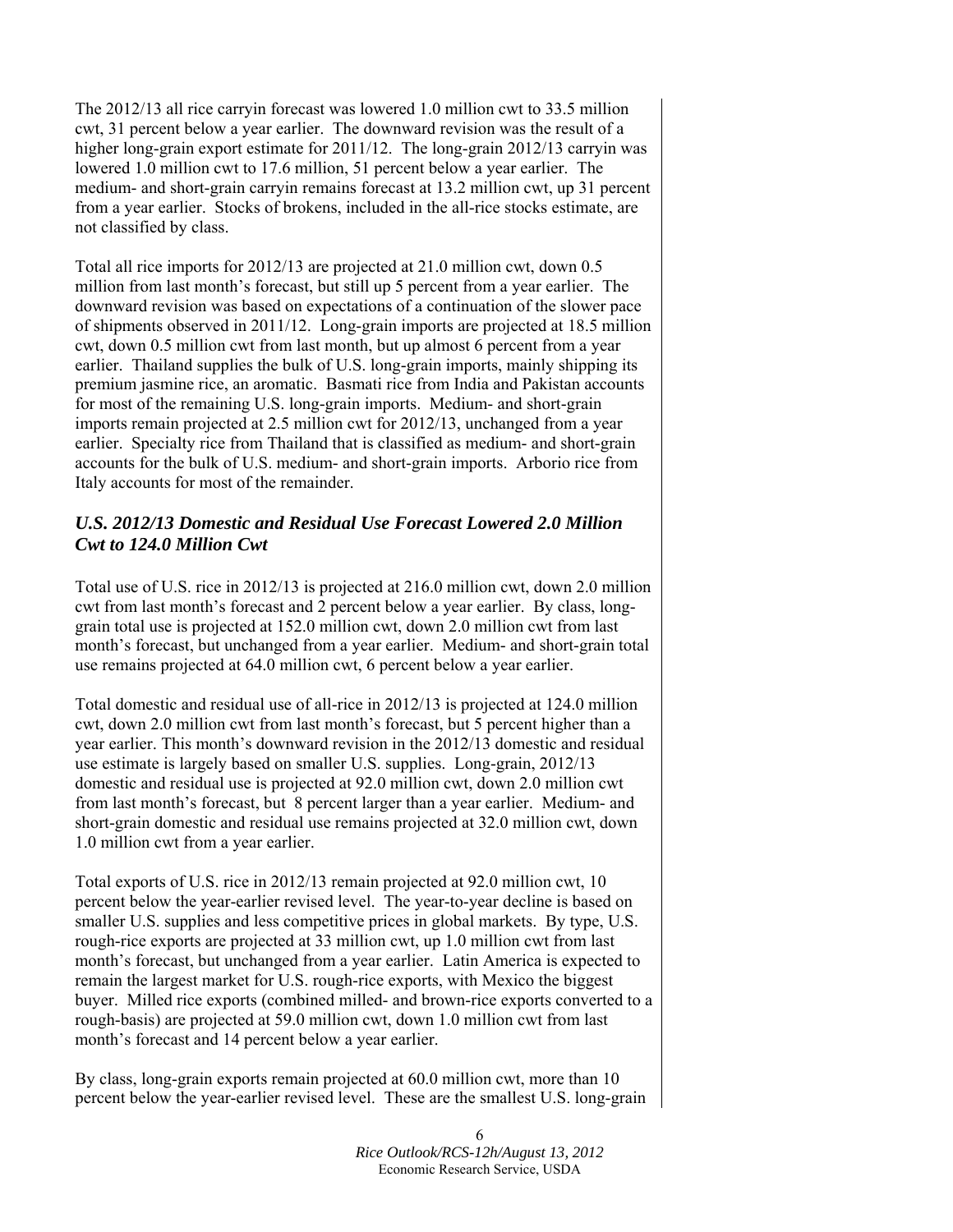exports since 1996/97. Medium- and short-grain exports remain projected at 32.0 million cwt, 9 percent below the year-earlier record. Some of the projected year-toyear decline is based on weaker U.S. shipments to Northeast Asia due to the timing of the region's annual WTO imports, with U.S. shipments to the region abnormally high in 2011/12.

U.S. ending stocks of all-rice in 2012/13 are projected at 28.4 million cwt, down 0.5 million cwt from last month's forecast and 15 percent below a year earlier. These are the smallest ending stocks since 2003/04. The stocks-to-use ratio is calculated at 13.2 percent, down from 15.2 percent in 2011/12.

By class, the 2012/13 U.S. long-grain carryout is projected at 16.1 million cwt, down 0.9 million cwt from last month's forecast and 8 percent below a year earlier. The long-grain stocks-to-use ratio is calculated at 10.6 percent, down from 11.6 percent a year earlier and the lowest since 2003/04. The medium- and short-grain carryout is projected at 9.6 million cwt, up 0.4 million cwt from last month's forecast, but 27 percent below a year earlier. The medium/short-grain stocks-to-use ratio is calculated at 15.0 percent, down from 19.4 percent in 2011/12.

There were no supply side revisions to the 2011/12 balance sheet this month. On the use side, the 2011/12 total export forecast was raised 1.0 million cwt to 102.0 million based on Census shipment data through June and shipment data from the *U.S. Export Sales* report through July. Long-grain milled rice accounted for all of the upward revision in exports. The higher export forecast lowered 2011/12 total ending stocks 1.0 million cwt to 33.5 million, with long grain accounting for all of the reduction in the ending stocks estimate.

#### Figure 3 **Total domestic and residual use is projected to increase 5 percent in 2012/13**



August-July market year

2011/12 and 2012/13 are forecasts. 1/ Total of milled, brown, and rough-rice exports on a rough-basis.

Sources: 2000/01-2009/10, *Rice Yearbook Data Set,* ERS/USDA; 2010/11-2012/13, *World Agricultural Supply and Demand Estimates,* World Agricultural Outlook Board, USDA.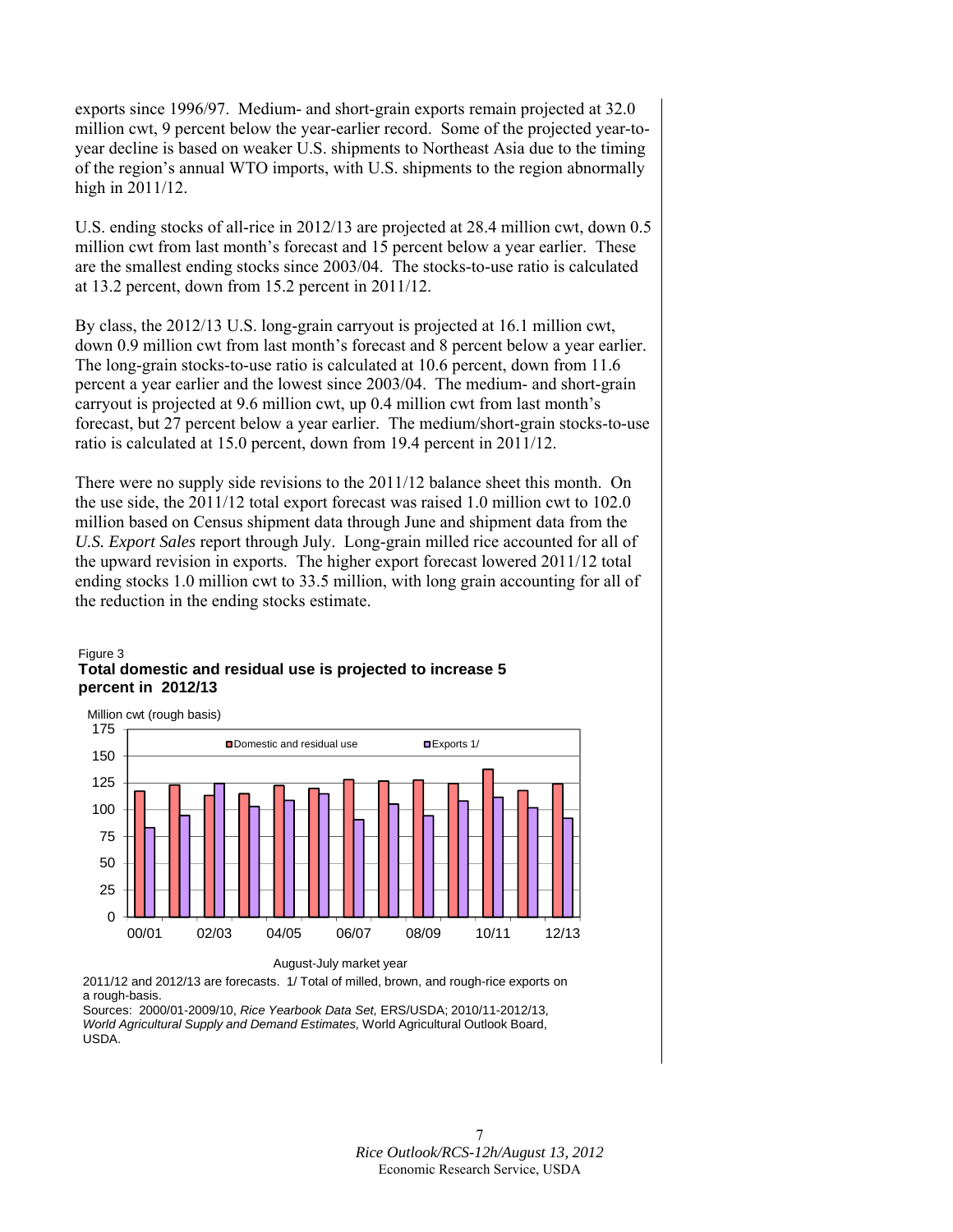#### Figure 4 **U.S. 2012/13 ending stocks are projected to decline 15 percent**



## *U.S. 2012/13 Season-Average Price Forecast Raised for Long-Grain Rice*

The 2012/13 season-average farm price (SAFP) for U.S. long-grain rice was raised 50 cents per cwt on both the high and low ends this month to \$13.50-\$14.50 per cwt, compared with \$13.40 per cwt a year earlier. The upward revision was based on smaller U.S. supplies and higher prices for other grains and oilseeds. The combined medium- and short-grain 2012/13 U.S. SAFP remains forecast at \$15.50- \$16.50 per cwt, compared with \$15.70 a year earlier.

In late July, NASS reported a mid-July U.S. long-grain rough-rice price of \$13.70 per cwt, up 30 cents from the revised June estimate. The June price was raised 10 cents from the mid-month estimate to \$13.40. For combined medium- and shortgrain rice, the mid-July NASS price was reported at \$17.30 per cwt, up \$1.60 from the revised June price. The June medium- and short-grain rough-rice cash price estimate was raised \$0.30 to \$15.70 per cwt.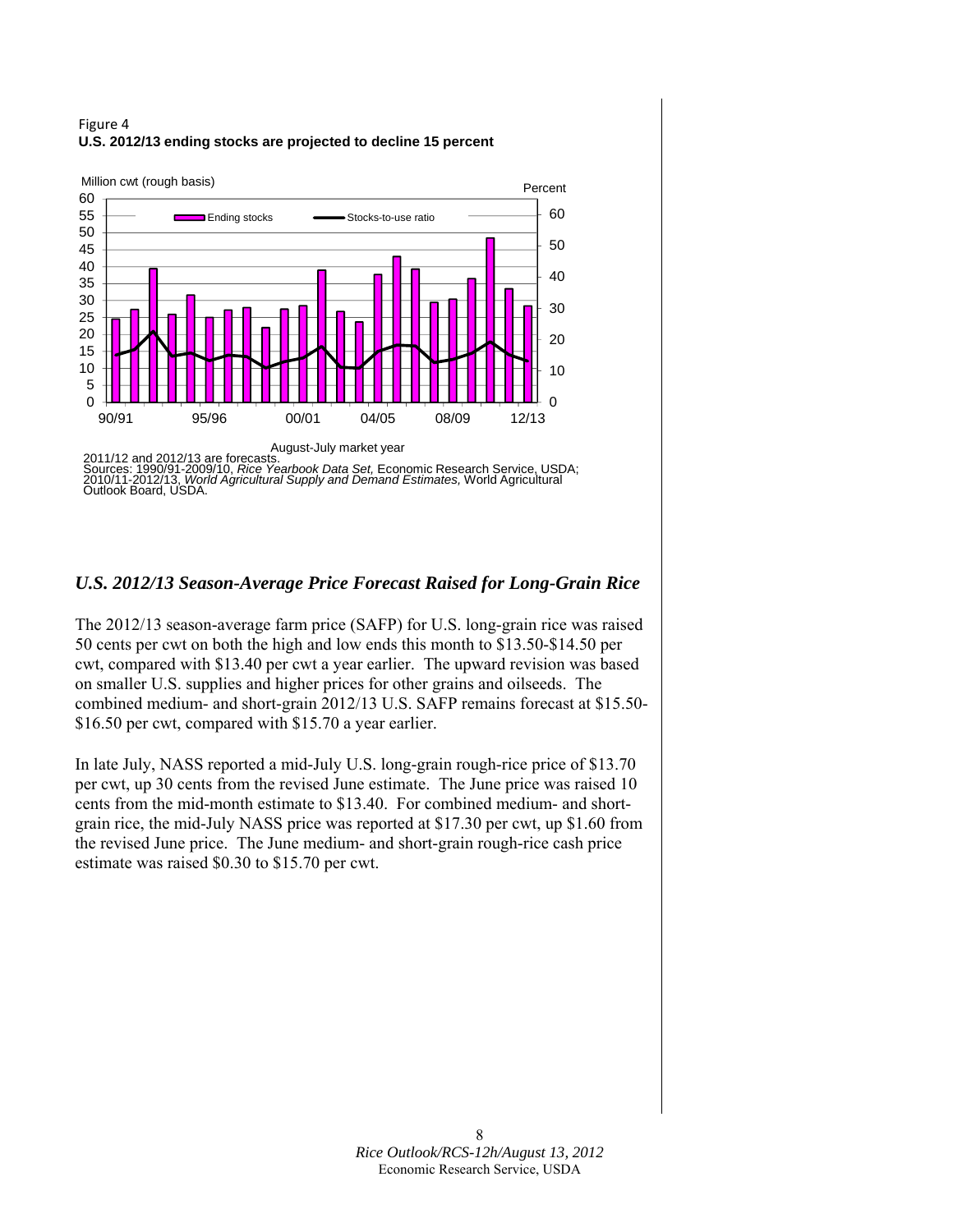#### Figure 5 **U.S. long-grain rough-rice prices are projected to be higher in 2012/13**



2011/12 and 2012/13 are forecasts. 1/ 2012/13 is the mid-point of the price range. Sources: 1990/91-2009/10, *Rice Yearbook Data Set,* Economic Research Service, USDA; 2010/11-2012/13, *World Agricultural Supply and Demand Estimates,*  <http://www.usda.gov/oce/commodity/wasde/index.htm>

#### Figure 6 **U.S. medium/short-grain rough-rice prices are projected slightly higher in 2012/13**



August-July market year

2011/12 and 2012/13 are forecasts. 1/ 2012/13 is the mid-point of the price range. Sources: 1990/91-2009/10, *Rice Yearbook Data Set,* Economic Research Service, USDA; 2010/11-2012/13, *World Agricultural Supply and Demand Estimates,* [http://www.usda.gov/oce/commodity/wasde/index.htm.](http://www.usda.gov/oce/commodity/wasde/index.htm)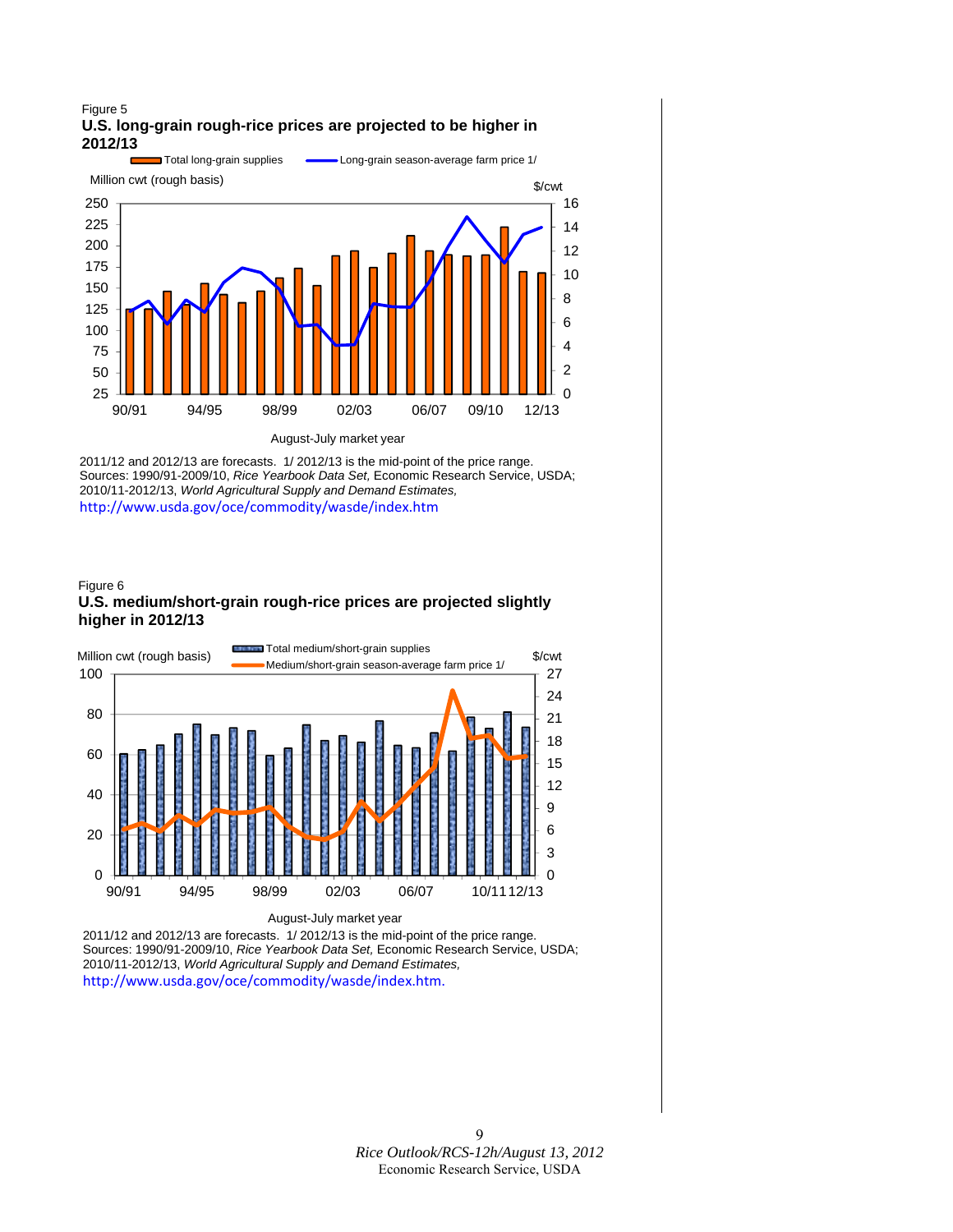#### Figure 7 **U.S rough-prices have risen since April**



July prices are mid-month only. 1/ Monthly U.S. cash price for all-rice reported by NASS. 2/ Monthly rough-rice prices by class first reported August 2008. Sources, U.S. cash price, *Agricultural Prices,* NASS, USDA; Loan rates, FSA, USDA, [ftp://ftp.fsa.usda.gov/public/cotton/default.htm.](ftp://ftp.fsa.usda.gov/public/cotton/default.htm)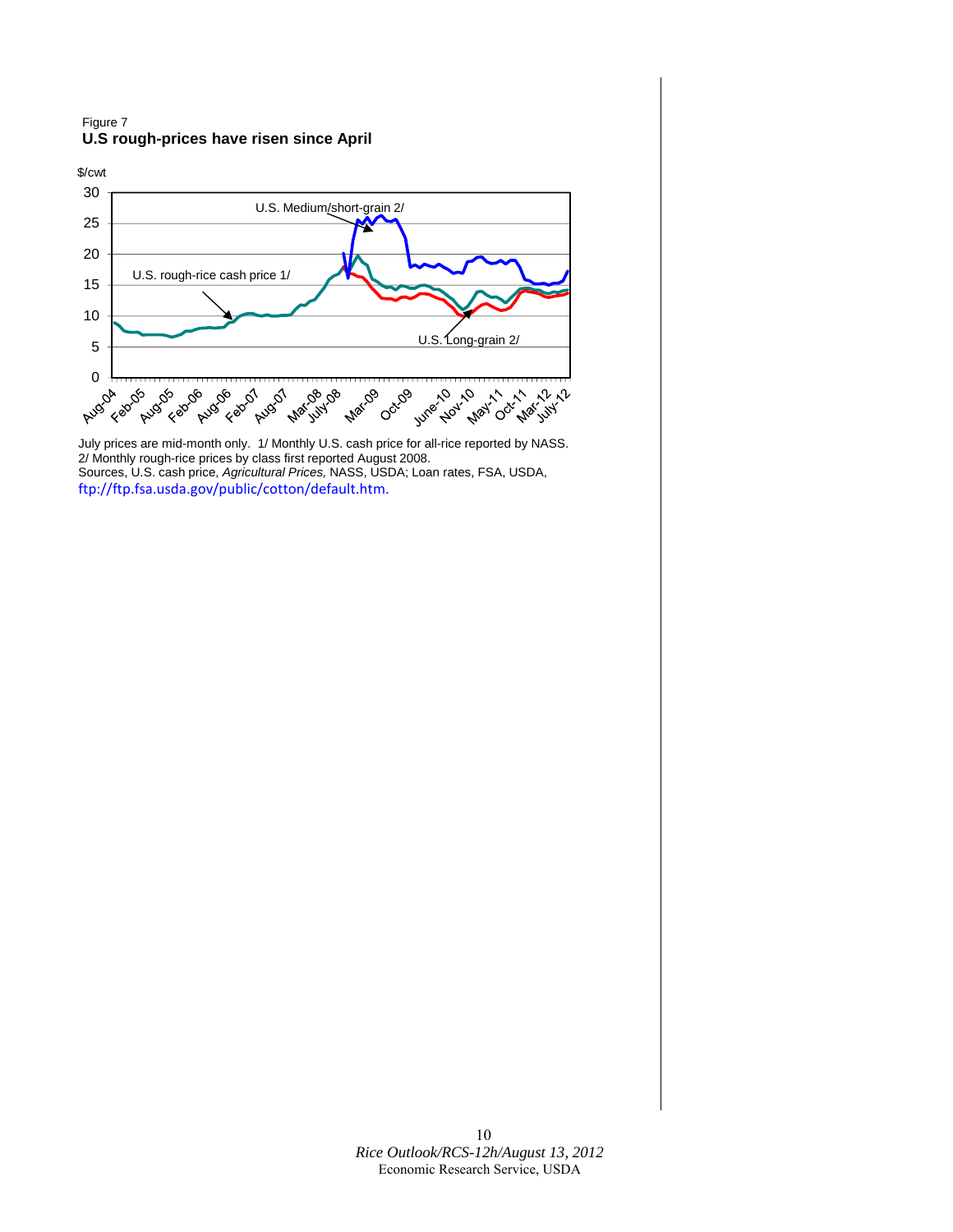## <span id="page-10-0"></span>*India's 2012/13 Production Forecast Lowered 2.0 Million Tons to 98.0 Million Tons*

Global rice production for 2012/13 is forecast at 463.2 million tons (milled basis), down 1.9 million tons from last month's forecast and 1.8 million tons below a year earlier. This month's downward revision is largely due to a smaller global area forecast. At 158.8 million hectares, global rice area is 1.2 million hectares below last month's forecast, with India and Brazil accounting for most of the downward revision in global rice area. Global area is virtually unchanged from a year earlier. The average yield remains forecast at 4.35 tons per hectare, fractionally below the year-earlier record.

India accounts for the bulk of this month's downward revision in global production. India's 2012/13 crop was lowered 2.0 million tons to 98.0 million tons due to a delayed, deficient, and poorly distributed monsoon rainfall that has reduced area and yield potential for growers dependent on the seasonal rains. The forecasted crop is 6 percent below the year-earlier record. India's 2012/13 total rice area was lowered 1.0 million hectares to 43.0 million hectares, a drop of 1.4 million hectares from a year earlier. At 3.42 tons per hectare, the average yield is down 3 percent from last year. Despite the smaller crop, India is projected to have adequate supplies of rice for both its domestic market and global buyers. Elsewhere in Asia, North Korea's 2012/13 production was lowered 100,000 tons to 1.5 million tons based on severe drought in May and June that was followed by heavy rains and flooding in July.

Outside Asia, Brazil's 2012/13 production was lowered 850,000 tons to 7.82 million based on a much lower area estimate recommended by the U.S. Agricultural Counselor in Brasilia. At 2.4 million hectares, Brazil's rice area is 350,000 hectares below a year earlier and the lowest in more than a half a century. Finally, the U.S. 2012/13 crop forecast was lowered 1 percent to 6.05 million tons based on a weaker yield reported by the USDA NASS. The southern United States—where the bulk of the U.S. crop is grown—has experienced an extremely hot summer.

These downward revisions were partially offset by several increases. First, China's 2012/13 crop was raised 1.0 million tons to a record 142.0 million tons based on slightly higher area and yield estimates. Weather has generally been favorable in China for rice production this year. South Korea's 2012/13 production was raised 100,000 tons to 4.3 million based on a higher area forecast recommended by the U.S. Agricultural Counselor in Seoul. This is the first year-to-year area increase for South Korea since 2001/02. Finally, Mexico's 2012/13 production forecast was raised 25,000 tons to 153,000 tons based on a larger area estimate recommended by the U.S. Agricultural Counselor in Mexico City. At 45,000 hectares, rice area in Mexico is the highest since 2009/10.

Despite the downward revision in production, global rice supplies are expected to be plentiful in 2012/13. Record crops are projected for four Asian exporters— Cambodia, China, Thailand, and Vietnam—and a near-record crop is projected for Pakistan. Among the non-Asian exporters, Australia, Egypt, and the United States are project to harvest larger crops in 2012/13 than in 2011/12.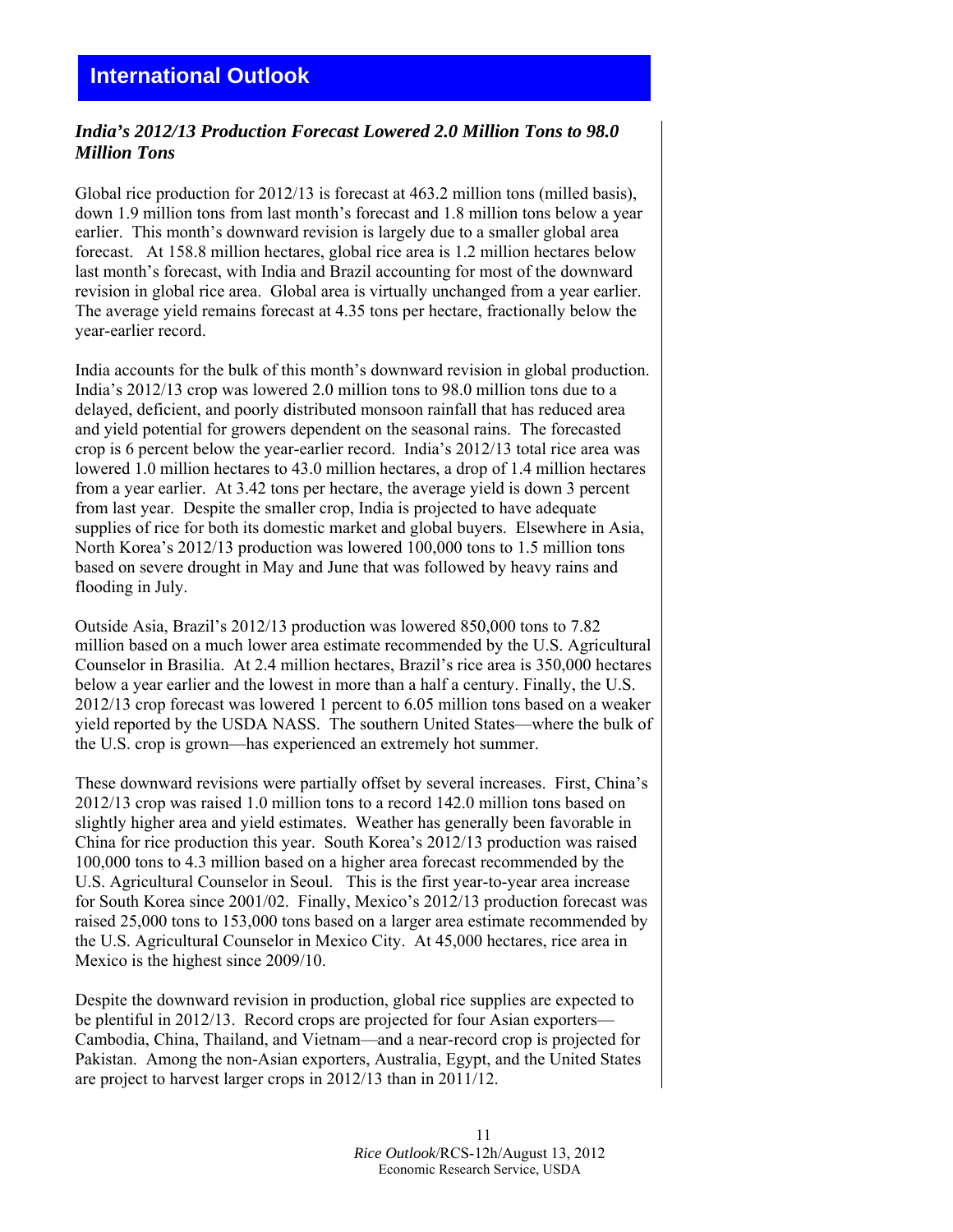Global production for 2011/12 is estimated at a record 465.0 million tons, up 1.1 million tons from last month's estimate and 3.5 percent above a year earlier. India accounted for the bulk of this month's upward revision in 2011/12 production. India's 2011/12 crop was raised 920,000 tons to a record 104.32 million tons based on the Government of India's Fourth Advance Estimate. Indonesia's 2011/12 crop was raised 200,000 tons to 36.5 million based on a slightly higher harvested area for its third crop. These upward revisions were partly offset by a 40,000-ton reduction in Brazil's 2011/12 production forecast to 7.82 million tons based on a smaller yield reported by the Government of Brazil.

Global disappearance for 2012/13 is projected at a record 466.4 million tons, down 0.4 million from last month's forecast, but almost 2 percent larger than a year earlier. Consumption forecasts were raised this month for China and Indonesia, but lowered for Brazil and India.<sup>1</sup> On a year-to-year basis, Bangladesh, Burma, China, India, Indonesia, Thailand, the United States, and Vietnam account for most of the expected increase in global domestic use. Global ending stocks for 2012/13 are projected at 101.8 million tons, down 0.7 million tons from last month and 3.2 million tons below a year earlier, with India and Brazil accounting for most of this month's downward revision. The global stocks-to-use ratio for 2012/13 is calculated at 21.8 percent, down from 22.9 percent a year earlier.

## *Brazil's 2013 Export Forecast Lowered; U.S. 2012 Export Forecast Raised*

Global calendar year 2013 trade is forecast at 35.5 million tons, down 0.3 million from last month's forecast and fractionally below a year earlier. There was only one 2013 export revision this month. Brazil's 2013 export forecast was lowered 300,000 tons to 600,000 tons based on much tighter supplies. There were two 2013 import revisions this month. First, Brazil's imports were raised 90,000 tons to 700,000 tons, also due to a smaller crop. And second, Mexico's 2013 import forecast was lowered 50,000 tons to 750,000 tons based on a larger crop.

The 2012 global trade forecast was raised 200,000 tons to 35.65 million tons, still almost 2 percent below the year-earlier record. There were three export revisions this month, all in the Western Hemisphere. First, Brazil's 2012 exports were raised 100,000 tons to 1.0 million tons based on expectations of a continued strong pace of shipments to date. Despite the upward revision, Brazil's exports are still 0.3 million tons below the year earlier record. Second, Paraguay's 2012 exports were raised 50,000 to 200,000 tons, fractionally below the year earlier record. The increase is based on a faster than expected shipment pace to date. And third, the U.S. 2012 export forecast was raised 50,000 tons to 3.5 million tons based on a stronger-thanexpected pace of shipments and sales through July. The only 2012 import revision this month was a 20,000-ton reduction in Mexico's imports to 730,000 tons based on larger production.

<sup>1</sup>This month, USDA revised Brazil's stocks and domestic and residual use estimates for 2010/11 to 2012/13 to better reflect stocks levels.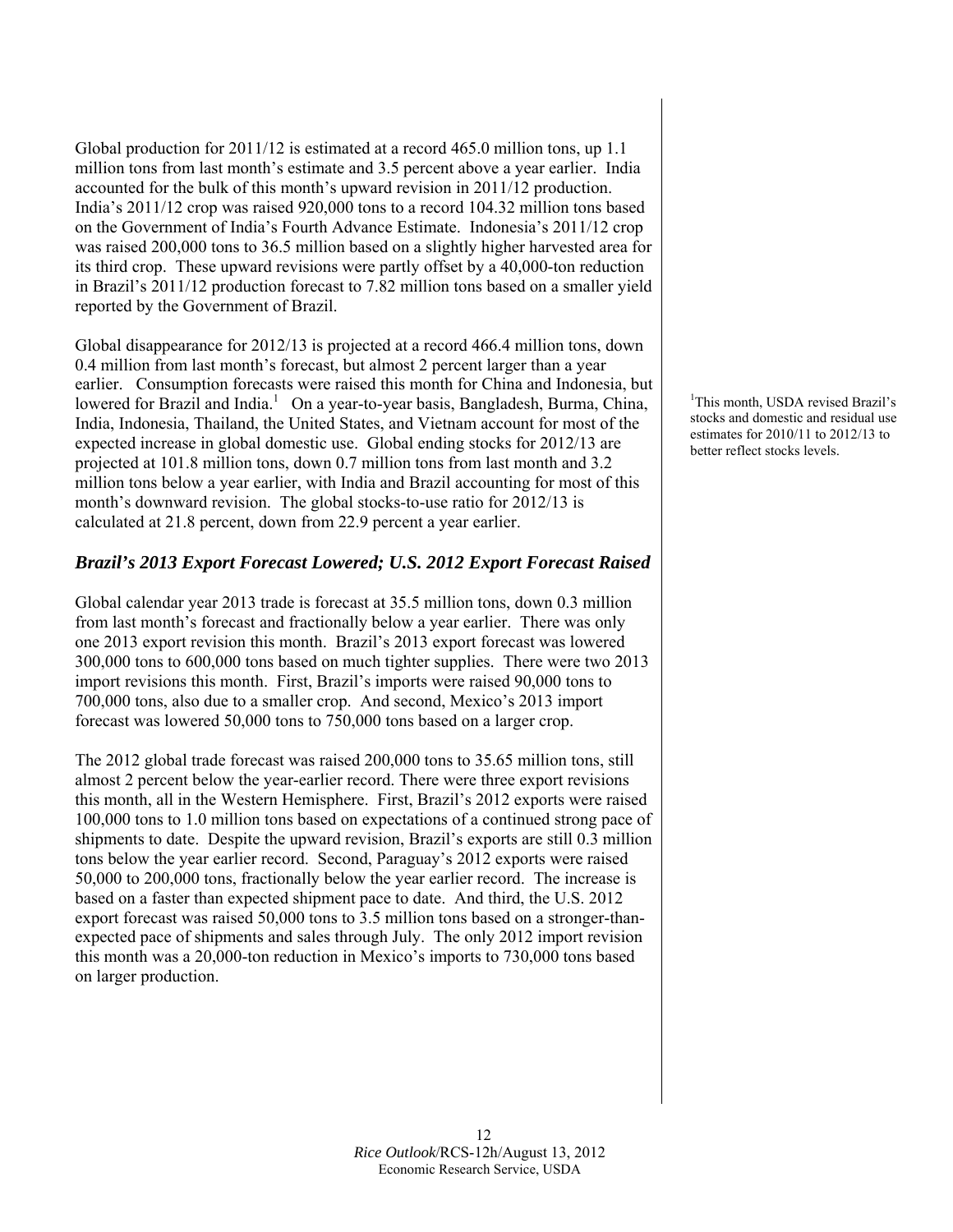



2012/13 are forecasts. Source: *Production, Supply, and Distribution* data base, Foreign Agricultural Service, USDA, [http://www.fas.usda.gov/psd](http://www.fas.usda.gov/psdonline)

#### Figure 9 **Little change is projected in global rice trade in 2013**

 $\overline{0}$ 4 8 12 16 20 24 28 32 36 40 92 93 94 95 96 97 98 99 00 01 02 03 04 05 06 07 08 09 10 11 12 13 **□Rest of world 2/ □Latin America 1/** ■Sub-Saharan Africa <br>■ Asia Million tons (milled basis) 2012 and 2013 are forecasts. 1/ Mexico, Central America, the Caribbean, and South Rice-importing regions

America. 2/<br>Includes imports not assigned a specific country.<br>Source: Production, Supply, and Distribution data base, Foreign Agricultural Service,<br>USDA[, http://www.fas.usda.gov/psd.](http://www.fas.usda.gov/psdonline)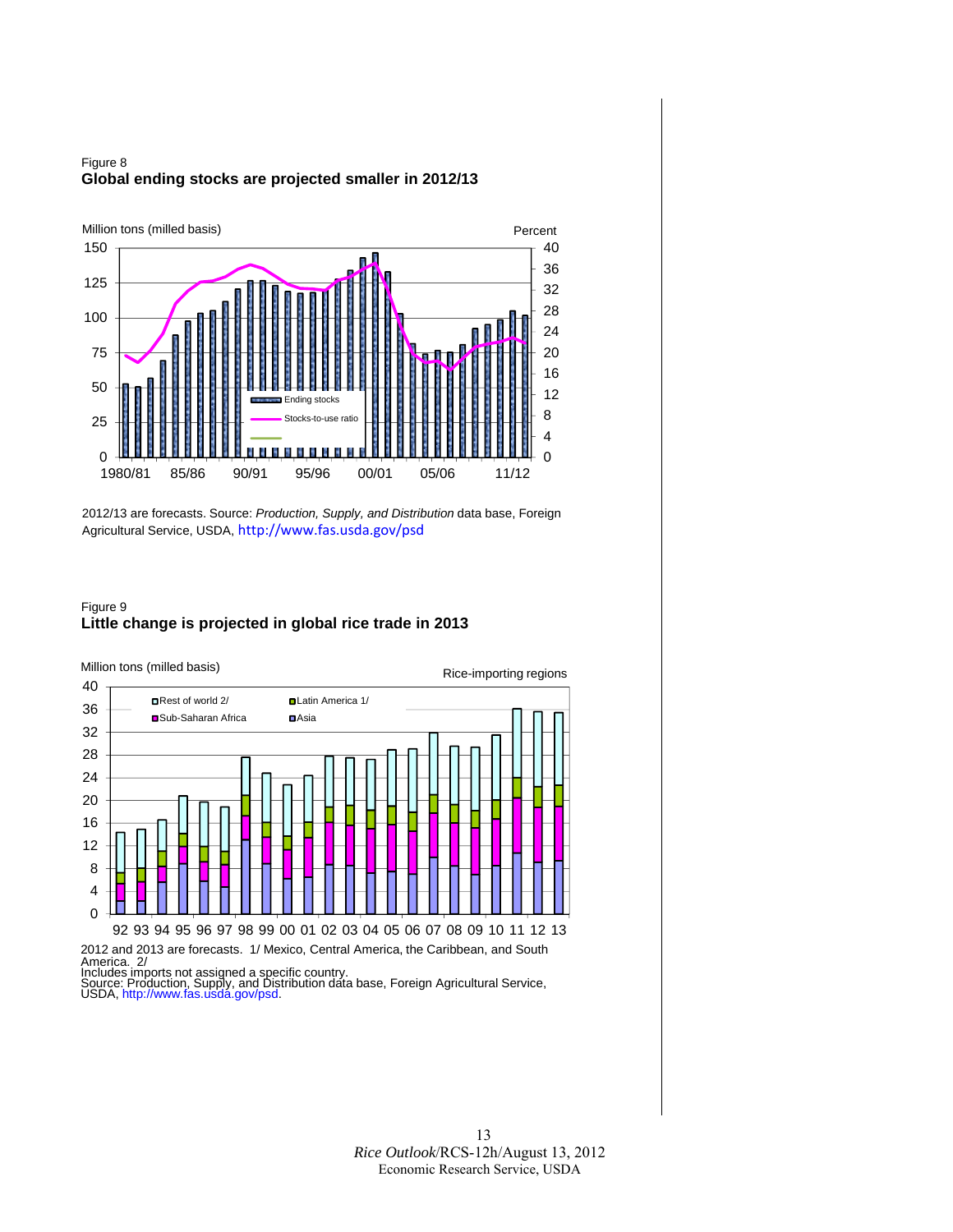



2012 and 2013 are forecasts. These five countries account for more than 80 percent of global rice exports.

Source: *Production, Supply, and Distribution* data base, Foreign Agricultural Service, USDA, [http://www.fas.usda.gov/psd.](http://www.fas.usda.gov/psdonline)

## *Thailand's Prices Continue To Decline, U.S. and Vietnam's Prices Strengthen*

Prices for most grades of Thailand's non-aromatic specialty and white milled-rice declined over the past month largely due to a lack of new inquires from buyers and expectations that the Government will release some of its intervention stocks in the second half of the year. Prices for Thailand's high-quality, 100-percent Grade B (free on board vessel, Bangkok) milled rice for export were quoted at \$571 per ton for the week ending August 6, down \$30 from the week ending July 9 and the lowest since mid-May. Prices for Thailand's 5-percent brokens were quoted at \$560 per ton for the week ending August 6, down \$31 from the week ending July 9.

Prices for Thailand's 5-percent parboiled rice—a specialty rice—were quoted at \$565 per ton for the week ending August 6, down \$31 from the week ending July 9. Prices for Thailand's brokens have decreased over the past month as well. For the week ending August 6, prices for Thailand's A-1 Super 100-percent brokens were quoted at \$510 per ton, down \$15 from the week ending July 9. In contrast, price quotes for Thailand's premium jasmine rice—an aromatic—were quoted at \$1,038 per ton for the week ending August 6, up \$4 from the week ending July 9. All price quotes for Thailand's rice are from the *Weekly Rice Price Update*, reported by the U.S. Agricultural Counselor in Bangkok.

In contrast, price quotes from Vietnam have increased over the past month, mostly due to expected large purchases from Indonesia and robust shipments to West Africa. For the week ending August 7, prices for Vietnam's 5-percent double-

> 14 *Rice Outlook*/RCS-12h/August 13, 2012 Economic Research Service, USDA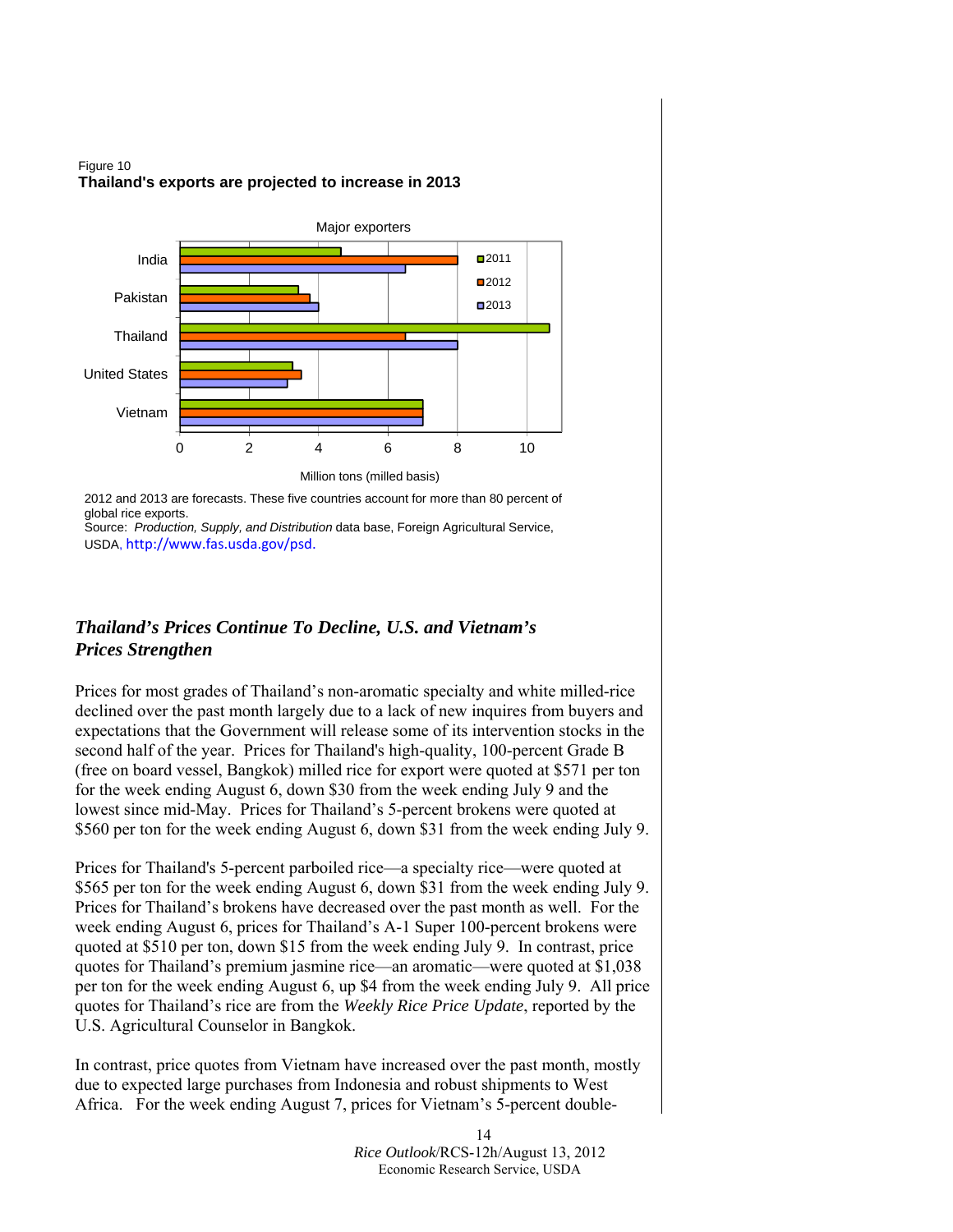water-polished with 5-percent brokens were quoted at \$425 per ton—up \$15 per ton from the week ending July 10. Thailand's price quotes for 5 percent brokens are currently \$136 per ton above quotes for Vietnam's 5-percent double-water-polished milled rice, compared with a difference of \$182 for the week ending July 10.

U.S. prices have increased over the past month as well, partly due to stronger prices for other grains caused by the U.S. drought. For the week ending August 7, prices for high-quality Southern long-grain rice (No. 2, 4-percent brokens, bagged, free alongside vessel, U.S. Gulf port) were quoted at \$568 per ton, up \$6 from July 10. U.S. long-grain rough-rice (bulk, fob vessel, New Orleans) was quoted at \$365 per ton for the week ending August 7, up \$20 per ton from the week ending July 10.

Prices for California rice for the domestic market have also increased over the past month. California's package-quality medium-grain rice (sacked) for domestic sales was quoted at \$805 per ton for the week ending August 7, up \$17 from the week ending July 10 and highest since February. Export prices (for 30-kg bags, f.o.b. vessel) for California milled rice were quoted at \$775 per ton for the week ending August 7, up \$50 from the week ending July 10 and the highest since October 2011. California exported rice at a near-record pace during 2011/12, supporting the strong U.S. medium-grain prices. Price quotes for Vietnam, U.S. long- and medium-grain milled-rice prices, and U.S. rough-rice export prices are from the weekly *Creed Rice Market Report*.

Figure 11 **Export prices fall for Thailand, increase for Vietnam and the U.S.**



*.*



quotes. All prices quoted "free-on-board" vessel. 1/ The U.S. reported free-alongside price is adjusted to reflect a free-on-board status. 2/ April-June 2008 and December 2009 nominal price quotes only, not actual trading prices. Sources: Thai price quotes, *Thailand Grain and Feed Weekly Rice Price Update*, U.S. ag counselor, Bangkok; U.S. and Vietnam price quotes, *Creed Rice Market Report*.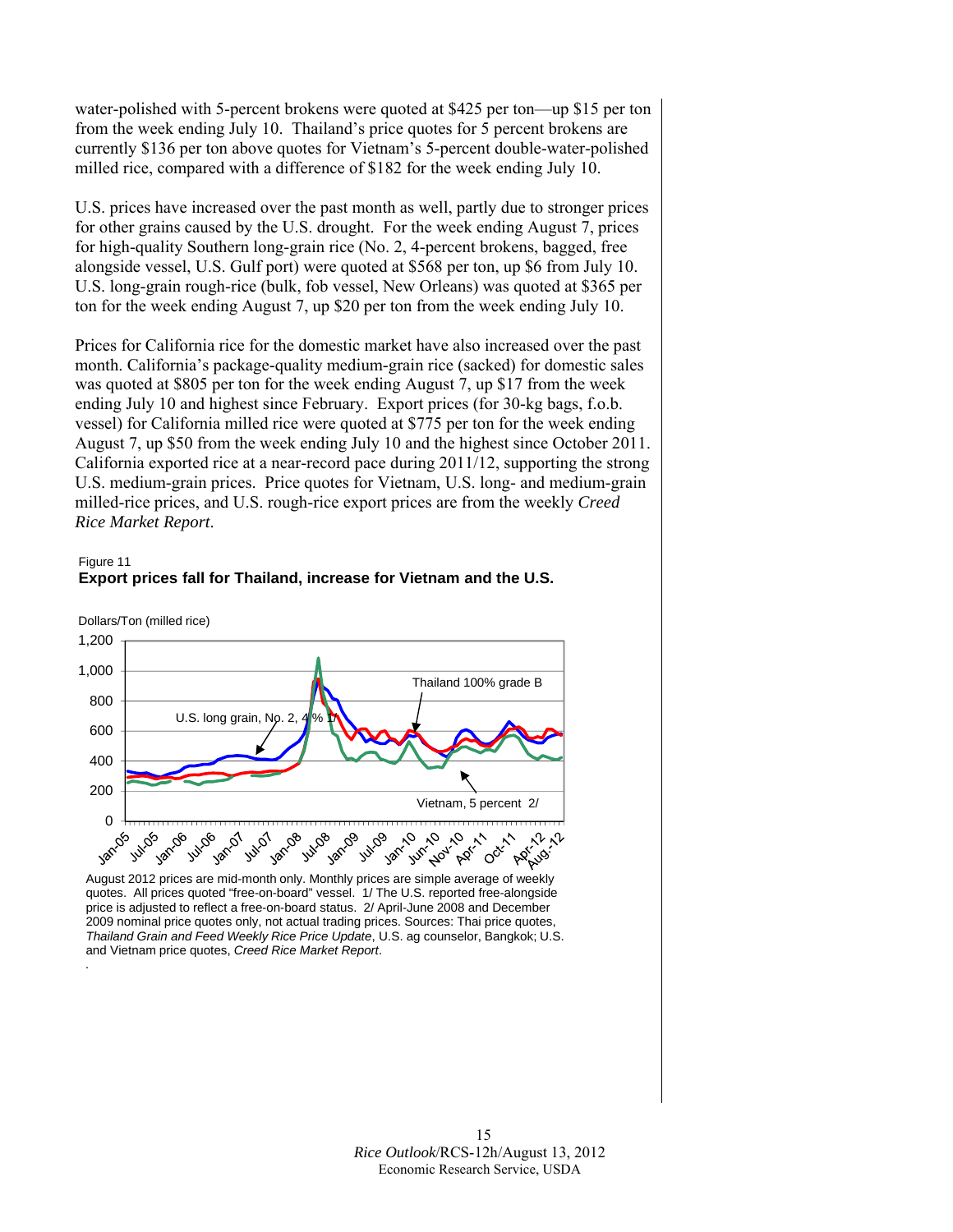#### <span id="page-15-0"></span>**Contact Information**

Nathan Childs (202) 694-5292 [nchilds@ers.usda.gov](mailto:nchilds@ers.usda.gov)<br>Agnes Prentice (web publishing) (202) 694-5240 bpayton@ers.usda.gov Agnes Prentice (web publishing)  $(202)$  694-5240

#### **Subscription Information**

Subscribe to ERS' e-mail notification service at [http://www.ers.usda.gov/subscribe-to](http://www.ers.usda.gov/subscribe-to-ers-e-newsletters.aspx)[ers-e-newsletters.aspx](http://www.ers.usda.gov/subscribe-to-ers-e-newsletters.aspx) to receive timely notification of newsletter availability. Printed copies can be purchased from the USDA Order Desk by calling 1-800-363-2068 (specify the issue number).

To order printed copies of the five field crop newsletters—cotton and wool, feed, rice, oil crops, and wheat—as a series, specify series SUB-COR-4043.

## *Data*

Monthly tables from *Rice Outlook* are available in Excel (.xls) spreadsheets at [http://www.ers.usda.gov/publications/rcs-rice-outlook/](http://www.ers.usda.gov/publications/rcs-rice-outlook). These tables contain the latest data on production, use, prices, and trade.

## *Related Websites*

Rice Outlook [http://www.ers.usda.gov/topics/farm-economy/commodity-outlook/ers-outlook-reports](http://www.ers.usda.gov/topics/farm-economy/commodity-outlook/ers-outlook-reports-and-data.aspx)[and-data.aspx](http://www.ers.usda.gov/topics/farm-economy/commodity-outlook/ers-outlook-reports-and-data.aspx) 

Rice Topic <http://www.ers.usda.gov/topics/crops/rice.aspx>

WASDE <http://usda.mannlib.cornell.edu/MannUsda/viewDocumentInfo.do?documentID=1194>

Grain Circular [http://www.fas.usda.gov/grain\\_arc.asp](http://www.fas.usda.gov/grain_arc.asp)

The U.S. Department of Agriculture (USDA) prohibits discrimination in all its programs and activities on the basis of race, color, national origin, age, disability, and, where applicable, sex, marital status, familial status, parental status, religion, sexual orientation, genetic information, political beliefs, reprisal, or because all or a part of an individual's income is derived from any public assistance program. (Not all prohibited bases apply to all programs.) Persons with disabilities who require alternative means for communication of program information (Braille, large print, audiotape, etc.) should contact USDA's TARGET Center at (202) 720-2600 (voice and TDD).

To file a complaint of discrimination write to USDA, Director, Office of Civil Rights, 1400 Independence Avenue, S.W., Washington, D.C. 20250-9410 or call (800) 795-3272 (voice) or (202) 720-6382 (TDD). USDA is an equal opportunity provider and employer.

#### **E-mail Notification**

Readers of ERS outlook reports have two ways they can receive an e-mail notice about release of reports and associated data.

• Receive timely notification (soon after the report is posted on the web) via USDA's Economics, Statistics and Market Information System (which is housed at Cornell University's Mann Library). Go to [http://usda.mannlib.cornell.edu/Man](http://usda.mannlib.cornell.edu/MannUsda/aboutEmailService.do) [nUsda/aboutEmailService.do](http://usda.mannlib.cornell.edu/MannUsda/aboutEmailService.do) and follow the instructions to receive email notices about ERS, Agricultural Marketing Service, National Agricultural Statistics Service, and World Agricultural Outlook Board products.

• Receive weekly notification (on Friday afternoon) via the ERS website. Go to [http://www.ers.usda.gov/subscribe](http://www.ers.usda.gov/subscribe-to-ers-e-newsletters.aspx)[to-ers-e-newsletters.aspx](http://www.ers.usda.gov/subscribe-to-ers-e-newsletters.aspx) and follow the instructions to receive notices about ERS outlook reports, Amber Waves magazine, and other reports and data products on specific topics. ERS also offers RSS (really simple syndication) feeds for all ERS products. Go to<http://www.ers.usda.gov/rss/> to get started.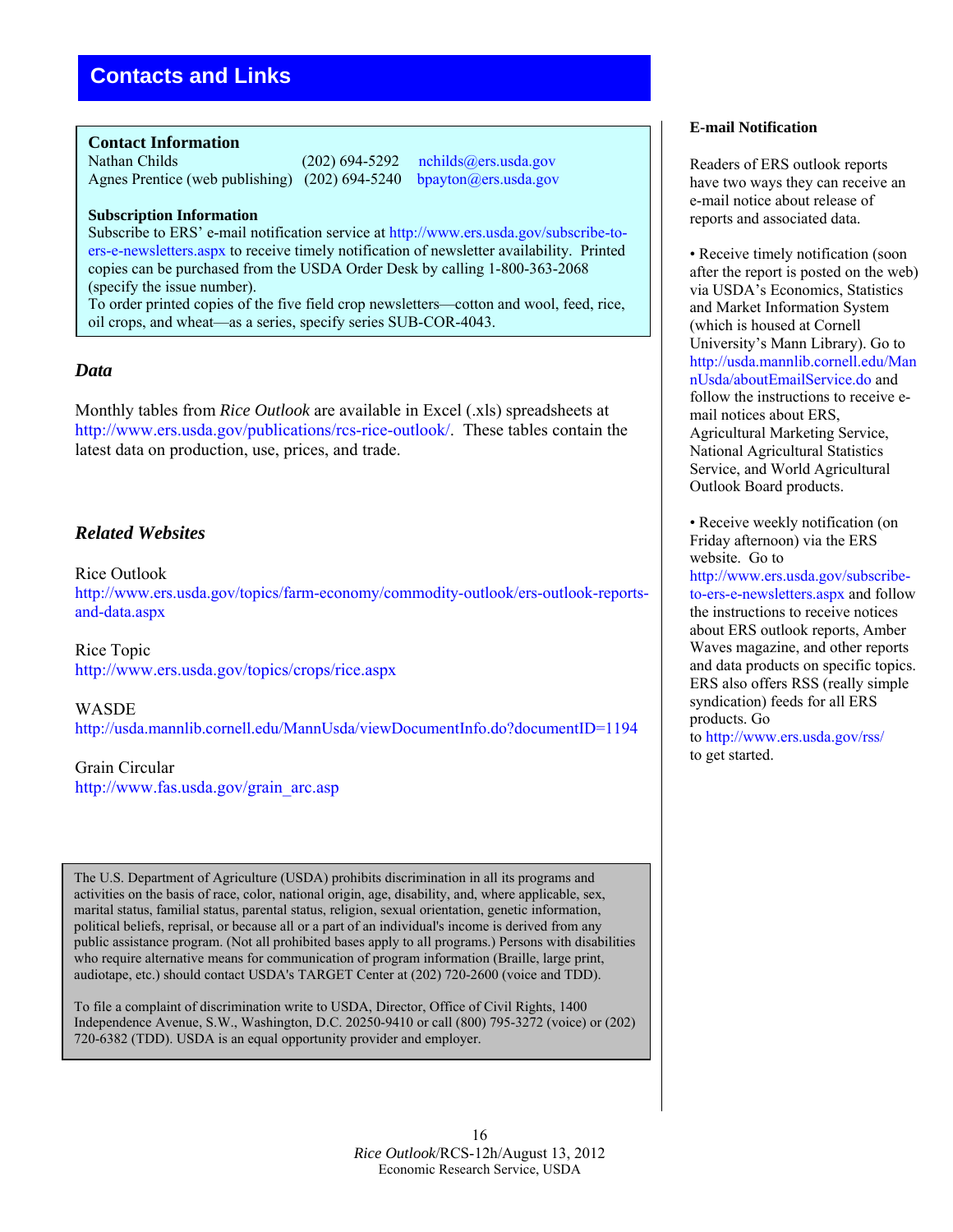<span id="page-16-0"></span>

| Table 1--U.S. rice supply and use 1/ |         |         |         |                           |         |               |               |  |  |
|--------------------------------------|---------|---------|---------|---------------------------|---------|---------------|---------------|--|--|
| Item                                 | 2006/07 | 2007/08 | 2008/09 | 2009/10                   | 2010/11 | 2011/12<br>2/ | 2012/13<br>2/ |  |  |
| <b>TOTAL RICE</b>                    |         |         |         | Million acres             |         |               |               |  |  |
| Area:                                |         |         |         |                           |         |               |               |  |  |
| Planted                              | 2.838   | 2.761   | 2.995   | 3.135                     | 3.636   | 2.689         | 2.661         |  |  |
| Harvested                            | 2.821   | 2.748   | 2.976   | 3.103                     | 3.615   | 2.618         | 2.640         |  |  |
|                                      |         |         |         | Pounds per harvested acre |         |               |               |  |  |
| Yield                                | 6,898   | 7,219   | 6,846   | 7,085                     | 6,725   | 7,067         | 7,196         |  |  |
|                                      |         |         |         | Million cwt               |         |               |               |  |  |
| Beginning stocks                     | 43.0    | 39.3    | 29.5    | 30.4                      | 36.5    | 48.5          | 33.5          |  |  |
| Production                           | 194.6   | 198.4   | 203.7   | 219.9                     | 243.1   | 185.0         | 190.0         |  |  |
| Imports                              | 20.6    | 23.9    | 19.2    | 19.0                      | 18.3    | 20.0          | 21.0          |  |  |
| Total supply                         | 258.2   | 261.6   | 252.4   | 269.3                     | 297.9   | 253.5         | 244.4         |  |  |
| Food, industrial,                    |         |         |         |                           |         |               |               |  |  |
| & residual 3/                        | 124.7   | 123.2   | 123.8   | 120.0                     | 133.2   | 114.7         | N/A           |  |  |
| Seed                                 | 3.4     | 3.7     | 3.9     | 4.5                       | 3.3     | 3.3           | N/A           |  |  |
| Total domestic use                   | 128.1   | 126.8   | 127.6   | 124.5                     | 136.5   | 118.0         | 124.0         |  |  |
| Exports                              | 90.8    | 105.3   | 94.4    | 108.3                     | 113.0   | 102.0         | 92.0          |  |  |
| Rough                                | 32.1    | 37.7    | 31.6    | 40.4                      | 35.1    | 33.0          | 33.0          |  |  |
| Milled 4/                            | 58.7    | 67.6    | 62.8    | 68.0                      | 77.8    | 69.0          | 59.0          |  |  |
| Total use                            | 218.8   | 232.1   | 222.0   | 232.8                     | 249.5   | 220.0         | 216.0         |  |  |
| Ending stocks                        | 39.3    | 29.5    | 30.4    | 36.5                      | 48.5    | 33.5          | 28.4          |  |  |
|                                      |         |         |         |                           |         |               |               |  |  |
| Stocks-to-use ratio                  | 18.0    | 12.7    | 13.7    | 15.7                      | 19.4    | 15.2          | 13.2          |  |  |
|                                      |         |         |         | \$/cwt                    |         |               |               |  |  |
| Average farm                         |         |         |         |                           |         |               | 14.10 to      |  |  |
| price 5/                             | 9.96    | 12.80   | 16.80   | 14.40                     | 12.70   | 14.05         | 15.10         |  |  |
|                                      | Percent |         |         |                           |         |               |               |  |  |
| Average                              |         |         |         |                           |         |               |               |  |  |
| milling rate                         | 71.00   | 69.88   | 70.83   | 71.53                     | 68.86   | 70.00         | 70.25         |  |  |

N/A = not available. 1/ August-July market year; rough equivalent. 2/ Projected. 3/ Residual includes unreported use, processing losses, and estimating errors. 4/ Rough-rice equivalent. 5/ Market-year weighted average.

Source: *World Agricultural Supply and Demand Estimates,* WAOB, USDA.

*Updated August 13, 2012.*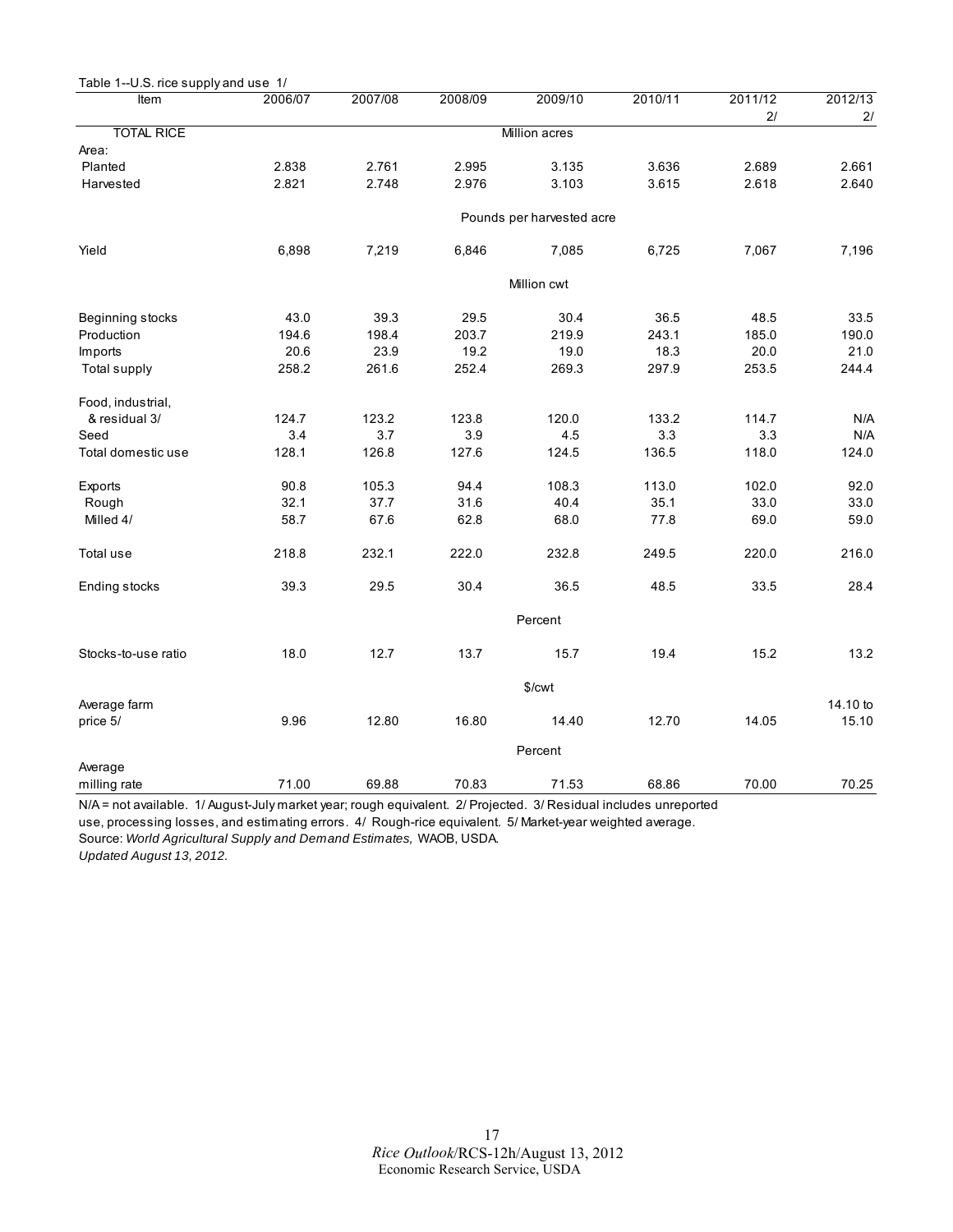<span id="page-17-0"></span>

| Item                       | 2006/07       | 2007/08       | 2008/09       | 2009/10                   | 2010/11       | 2011/12       | 2012/13       |
|----------------------------|---------------|---------------|---------------|---------------------------|---------------|---------------|---------------|
|                            |               |               |               |                           |               | 2/            | 2/            |
| <b>LONG GRAIN:</b>         |               |               |               |                           |               |               |               |
|                            |               |               |               | Million acres             |               |               |               |
| Planted                    | 2.200         | 2.063         | 2.365         | 2.290                     | 2.841         | 1.794         |               |
| Harvested                  | 2.186         | 2.052         | 2.350         | 2.265                     | 2.826         | 1.740         |               |
|                            |               |               |               | Pounds per harvested acre |               |               |               |
| Yield                      | 6,727         | 6,980         | 6,522         | 6,743                     | 6,486         | 6,691         |               |
|                            |               |               |               | Million cwt               |               |               |               |
|                            |               |               |               |                           |               |               |               |
| Beginning stocks           | 32.7<br>147.1 | 28.5<br>143.2 | 19.1<br>153.3 | 20.0                      | 23.0<br>183.3 | 35.6<br>116.4 | 17.6          |
| Production<br>Imports      | 14.2          | 17.7          | 15.9          | 152.7<br>16.5             | 15.8          | 17.5          | 132.1<br>18.5 |
| Total supply               | 194.0         | 189.4         | 188.2         | 189.3                     | 222.2         | 169.6         | 168.1         |
|                            |               |               |               |                           |               |               |               |
| Domestic use 3/            | 93.4          | 90.9          | 100.1         | 91.9                      | 108.2         | 85.0          | 92.0          |
| Exports                    | 72.0          | 79.4          | 68.0          | 74.3                      | 78.3          | 67.0          | 60.0          |
| Total use                  | 165.4         | 170.4         | 168.1         | 166.2                     | 186.5         | 152.0         | 152.0         |
| Ending stocks              | 28.5          | 19.1          | 20.0          | 23.0                      | 35.6          | 17.6          | 16.1          |
|                            |               |               |               | Percent                   |               |               |               |
|                            |               |               |               |                           |               |               |               |
| Stocks-to-use ratio        | 17.2          | 11.2          | 11.9          | 13.9                      | 19.1          | 11.6          | 10.6          |
|                            |               |               |               |                           |               |               | 13.50 to      |
| Average farm price         | 9.47          | 12.40         | 14.90         | 12.90                     | 11.00         | 13.40         | 14.50         |
|                            |               |               |               | Million acres             |               |               |               |
| <b>MEDIUM/SHORT GRAIN:</b> |               |               |               |                           |               |               |               |
| Planted                    | 0.638         | 0.698         | 0.630         | 0.845                     | 0.795         | 0.895         |               |
| Harvested                  | 0.635         | 0.696         | 0.626         | 0.838                     | 0.789         | 0.878         |               |
|                            |               |               |               | Pounds per harvested acre |               |               |               |
| Yield                      | 7,484         | 7,924         | 8,063         | 8,010                     | 7,580         | 7,812         |               |
|                            |               |               |               |                           |               |               |               |
|                            |               |               |               | Million cwt               |               |               |               |
| Beginning stocks           | 9.4           | 10.0          | 9.1           | 8.0                       | 12.0          | 10.1          | 13.2          |
| Production                 | 47.5          | 55.2          | 50.5          | 67.1                      | 59.8          | 68.6          | 57.9          |
| Imports                    | 6.3           | 6.2           | 3.4           | 2.5                       | 2.5           | 2.5           | 2.5           |
| Total supply 4/            | 63.4          | 69.4          | 61.9          | 78.6                      | 73.1          | 81.2          | 73.6          |
| Domestic use 3/            | 34.6          | 34.5          | 27.5          | 32.5                      | 28.3          | 33.0          | 32.0          |
| Exports                    | 18.8          | 25.8          | 26.4          | 34.0                      | 34.6          | 35.0          | 32.0          |
| Total use                  | 53.4          | 60.3          | 53.9          | 66.6                      | 63.0          | 68.0          | 64.0          |
| Ending stocks              | 10.0          | 9.1           | 8.0           | 12.0                      | 10.1          | 13.2          | $9.6\,$       |
|                            |               |               |               | Percent                   |               |               |               |
|                            |               |               |               |                           |               |               |               |
| Stocks-to-use ratio        | 18.8          | 15.1          | 14.9          | 18.1                      | 16.1          | 19.4          | 15.0          |
|                            |               |               |               |                           |               |               | 15.50 to      |
| Average farm price         | 12.10         | 14.60         | 24.80         | 18.40                     | 18.80         | 15.70         | 16.50         |
|                            |               |               |               |                           |               |               |               |
| Ending stocks              |               |               |               |                           |               |               |               |
| difference 1/              | $0.8\,$       | $1.3$         | $2.4\,$       | $1.4$                     | $2.7\,$       |               |               |

-- = Not available. 1/ Stock totals by type omit brokens, which are included in total stocks for all types of rice in table 1.

2/ Projected. 3/ Includes residual. 4/ Accounts for the difference in beginning

and ending stocks of brokens. Thus, total supply of medium/short-grain may not equal the sum of beginning stocks, production, and imports.

Source: *World Agricultural Supply and Demand Estimates,* WAOB, USDA.

*Updated August 13, 2012.*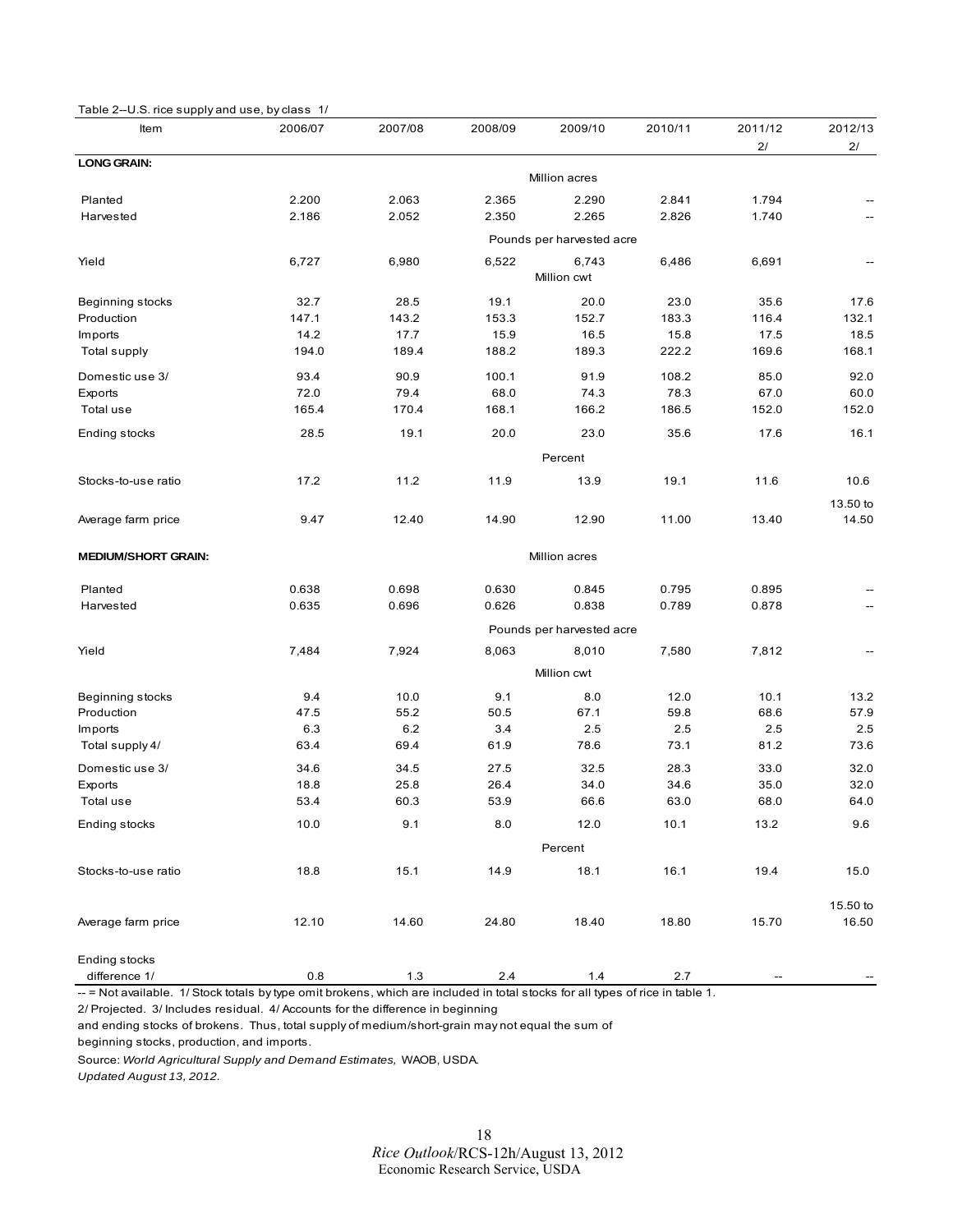<span id="page-18-0"></span>

|                           | 2011/12  |           |                    | 2010/11   | 2009/10 |           |
|---------------------------|----------|-----------|--------------------|-----------|---------|-----------|
| Month                     | \$/cwt   | 1,000 cwt | \$/ <sub>cut</sub> | 1,000 cwt | \$/cwt  | 1,000 cwt |
|                           |          |           |                    |           |         |           |
| August                    | 13.60    | 11,384    | 11.70              | 10,691    | 14.90   | 10,503    |
| September                 | 14.40    | 12,507    | 11.00              | 15,095    | 14.80   | 11,061    |
| October                   | 14.50    | 11,454    | 11.50              | 17,131    | 14.50   | 14,148    |
| November                  | 14.50    | 10,928    | 12.60              | 16,929    | 14.50   | 13,854    |
| December                  | 14.20    | 14,177    | 13.90              | 19,137    | 14.90   | 15,902    |
| January                   | 14.20    | 14,422    | 14.00              | 21,806    | 15.00   | 19,351    |
| February                  | 13.80    | 13,187    | 13.40              | 14,847    | 14.80   | 13,991    |
| March                     | 13.60    | 14,165    | 13.00              | 15,844    | 14.30   | 16,292    |
| April                     | 13.90    | 13,396    | 13.10              | 12,727    | 14.30   | 12,525    |
| May                       | 13.80    | 13,212    | 12.70              | 14,227    | 13.80   | 13,145    |
| June                      | 14.10    | 10,144    | 12.10              | 11,317    | 13.20   | 11,019    |
| July                      | 14.20 1/ | N/A       | 12.90              | 13,369    | 12.60   | 11,952    |
| Average price to date     | 14.07 2/ |           |                    |           |         |           |
| Season average farm price | 14.05 3/ |           | 12.70              |           | 14.40   |           |
| Average Marketings        |          | 12,634    |                    | 15,260    |         | 13,645    |
| Total volume marketed     |          | 138,976   |                    | 183,120   |         | 163,743   |

N/A = Not available.

1/ Mid-month only. 2/ Simple average. 3/ Mid-point of season-average farm price projection.

Source: Monthly cash price and marketings, *Agricultural Prices,* National Agricultural Statistics Service, USDA. *Last updated August 13, 2012.*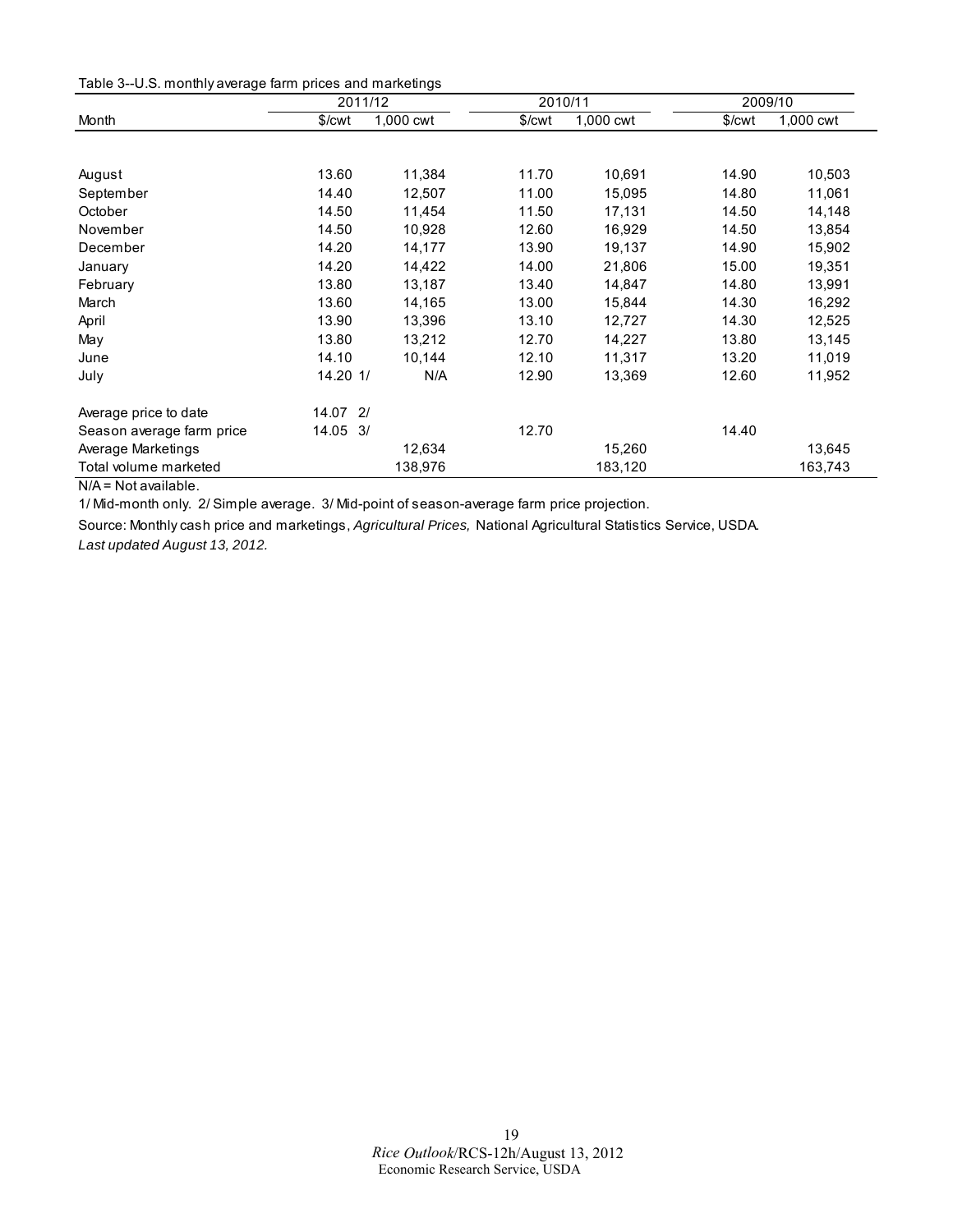<span id="page-19-0"></span>

|                           | Long-grain |           |         |           | Medium/Short Grain |           |         |           |
|---------------------------|------------|-----------|---------|-----------|--------------------|-----------|---------|-----------|
|                           | 2011/12    |           | 2010/11 |           | 2011/12            |           | 2010/11 |           |
| Month                     | \$/cwt     | 1,000 cwt | \$/cwt  | 1,000 cwt | \$/cwt             | 1,000 cwt | \$/cwt  | 1,000 cwt |
|                           |            |           |         |           |                    |           |         |           |
| August                    | 12.40      | 9,343     | 10.30   | 8,570     | 19.00              | 2,041     | 17.10   | 2,121     |
| September                 | 13.70      | 10,310    | 9.98    | 12,764    | 17.80              | 2,197     | 16.90   | 2,331     |
| October                   | 14.10      | 8,694     | 10.10   | 14,295    | 15.90              | 2,760     | 18.80   | 2,836     |
| November                  | 13.90      | 7,196     | 10.60   | 12,773    | 15.70              | 3,732     | 18.90   | 4,156     |
| December                  | 13.80      | 9,938     | 11.30   | 13,085    | 15.20              | 4,239     | 19.50   | 6,052     |
| January                   | 13.60      | 9,482     | 11.80   | 15,722    | 15.20              | 4,940     | 19.60   | 6,084     |
| February                  | 13.20      | 9,917     | 12.00   | 11,726    | 15.30              | 3,270     | 18.80   | 3,121     |
| March                     | 13.00      | 10,041    | 11.60   | 12,537    | 15.00              | 4,124     | 18.50   | 3,307     |
| April                     | 13.20      | 9,423     | 11.20   | 9,562     | 15.30              | 3,973     | 18.60   | 3,165     |
| May                       | 13.30      | 9,689     | 10.90   | 11,211    | 15.30              | 3,523     | 19.00   | 3,016     |
| June                      | 13.40      | 7,120     | 11.00   | 9,573     | 15.70              | 3,024     | 18.40   | 1,744     |
| July                      | 13.70 1/   | N/A       | 11.40   | 9,866     | 17.30 1/           | N/A       | 19.00   | 2,503     |
| Average to date 2/        | 13.44      |           |         |           | 16.06              |           |         |           |
| Season-average farm price | 13.40 3/   |           | 11.00   |           | 15.70 3/           |           | 18.80   |           |
| Average marketings        |            | 9,403     |         | 11,807    |                    | 3,480     |         | 3,370     |
| Total volume marketed     |            | 101,153   |         | 141,684   |                    | 37,823    |         | 40,436    |

N/A = Not available. 1/ Mid-month only. 2/ Simple average. 3/ Forecast.

Source: Monthly cash price and marketings, *Agricultural Prices,* National Agricultural Statistics Service, USDA.

*Last updated August 13, 2012.*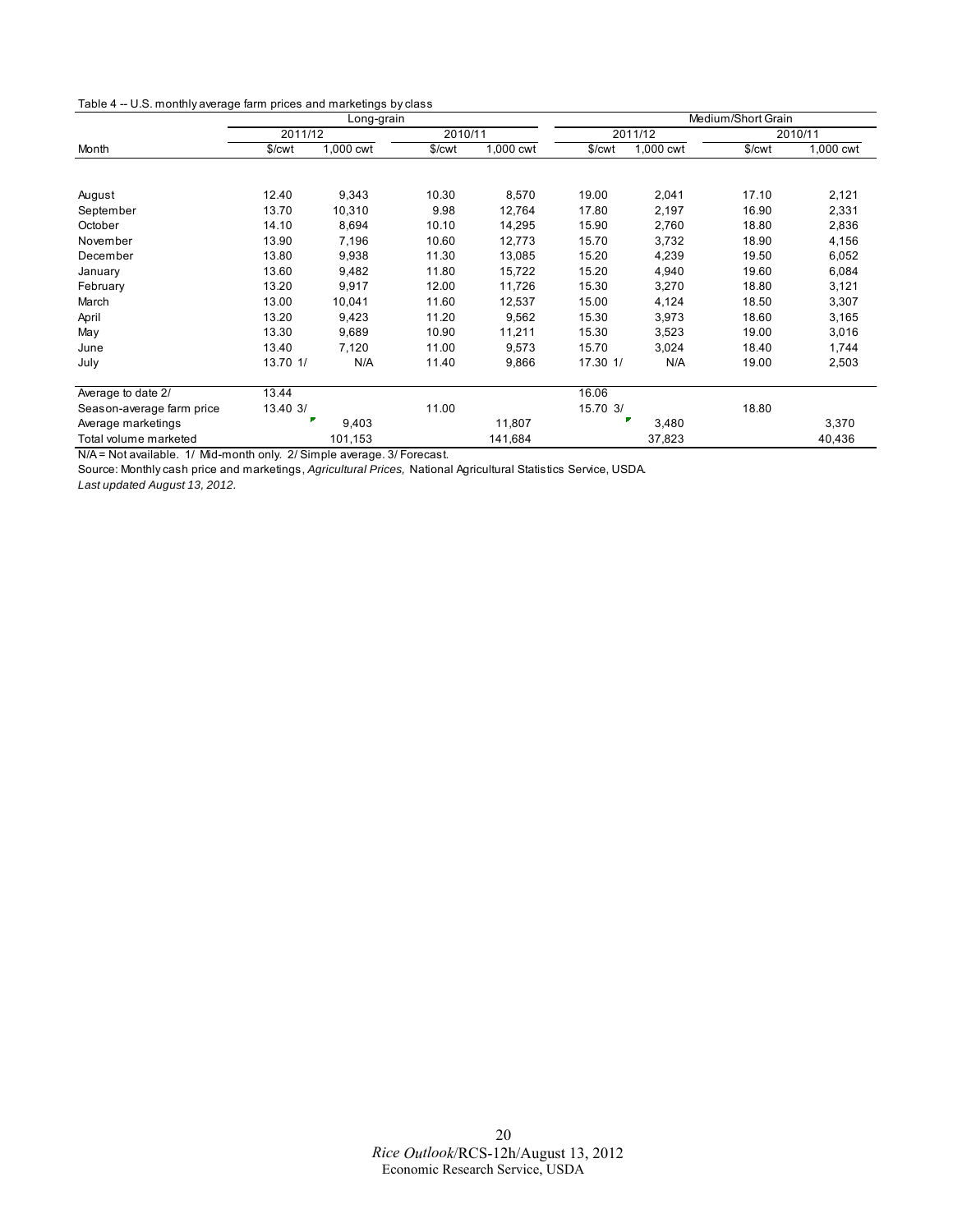<span id="page-20-0"></span>Table 5--USDA-calculated world market rice prices (rough basis) 1/

|             | 2012/13 |         | 2011/12 |         | 2010/11 |         |
|-------------|---------|---------|---------|---------|---------|---------|
|             |         | Medium/ |         | Medium/ |         | Medium/ |
| Month       | Long    | short   | Long    | short   | Long    | short   |
|             |         |         | \$/cwt  |         |         |         |
| August 2/   | 11.92   | 12.14   | 14.08   | 14.40   | 9.58    | 9.68    |
| September   |         |         | 15.09   | 15.44   | 10.51   | 10.62   |
| October     |         |         | 15.63   | 15.99   | 12.15   | 12.29   |
| November    |         |         | 14.93   | 15.28   | 13.40   | 13.58   |
| December    |         |         | 13.90   | 14.21   | 14.50   | 14.67   |
| January     |         |         | 12.61   | 12.88   | 13.98   | 14.15   |
| February    |         |         | 11.81   | 12.20   | 12.68   | 13.35   |
| March       |         |         | 11.52   | 11.92   | 12.13   | 12.76   |
| April       |         |         | 11.15   | 11.54   | 11.76   | 12.36   |
| May         |         |         | 11.42   | 11.82   | 11.58   | 12.17   |
| June        |         |         | 11.93   | 12.35   | 11.78   | 12.39   |
| July        |         |         | 11.97   | 12.40   | 12.49   | 13.14   |
| Market-year |         |         |         |         |         |         |
| average 1/  | 11.92   | 12.14   | 13.00   | 13.37   | 12.21   | 12.60   |

1/ Simple average of the U.S. Department of Agriculture's w eekly adjusted w orld market price. 2/ Preliminary.

Source: *Cotton and Rice Weekly Prices* (ftp://ftp.fsa.usda.gov/public/cotton/default.htm), Farm Service Agency, USDA. *Last updated August 13, 2012.*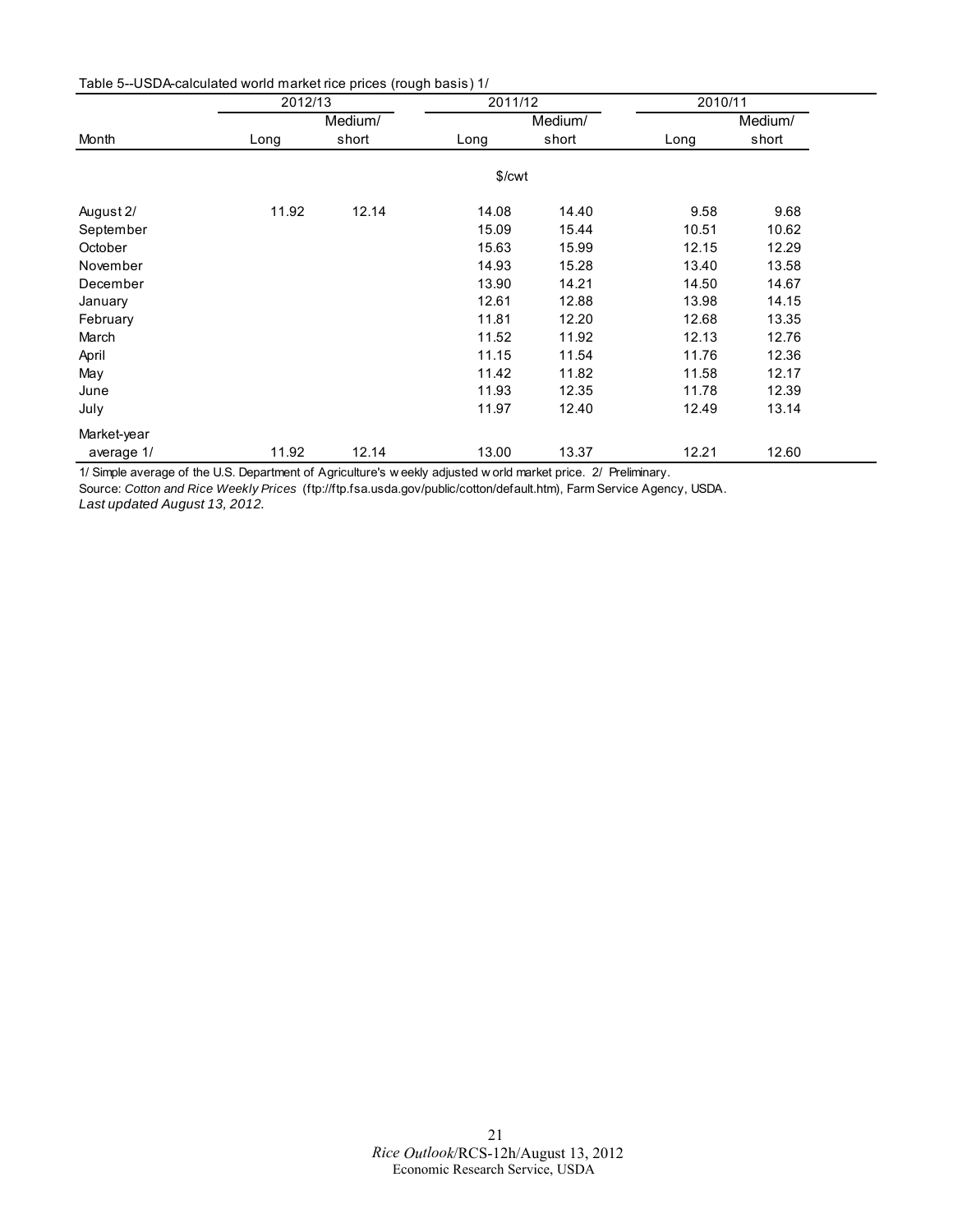#### <span id="page-21-0"></span>Table 6--U.S. rice imports 1/

| Country                     | 2011/12   | 2010/11   | 2010/11           | 2009/10 | 2008/09 | 2007/08 |
|-----------------------------|-----------|-----------|-------------------|---------|---------|---------|
| or                          | as of     | as of     | market            | market  | market  | market  |
| region                      | June 2012 | June 2011 | year              | year    | year    | year    |
|                             |           |           | 1,000 metric tons |         |         |         |
| <b>ASIA</b>                 | 501.9     | 491.5     | 529.8             | 563.9   | 536.4   | 720.2   |
| China                       | 3.2       | 2.8       | 3.1               | 3.8     | 4.0     | 123.0   |
| India                       | 102.5     | 88.2      | 96.5              | 94.8    | 74.0    | 119.1   |
| Pakistan                    | 14.0      | 16.1      | 17.3              | 19.4    | 16.9    | 19.4    |
| Thailand                    | 358.2     | 362.9     | 393.5             | 401.0   | 422.1   | 454.4   |
| Vietnam                     | 20.5      | 14.9      | 15.9              | 41.6    | 17.5    | 0.6     |
| Other                       | 3.5       | 6.6       | 3.6               | 3.4     | 1.9     | 3.8     |
| <b>EUROPE &amp; FSU</b>     | 13.5      | 10.9      | 12.5              | 9.4     | 7.6     | 8.5     |
| Italy                       | 7.6       | 6.7       | 7.5               | 6.2     | 5.7     | 6.3     |
| Spain                       | 4.6       | 3.1       | 3.8               | 1.6     | 0.4     | 0.4     |
| Russia                      | 0.0       | 0.0       | 0.0               | 0.0     | 0.1     | 0.1     |
| United Kingdom              | 0.0       | 0.0       | 0.0               | 0.1     | 0.4     | 0.5     |
| Other                       | 1.3       | 1.1       | 1.2               | 1.5     | 0.9     | 1.2     |
| <b>WESTERN HEMISPHERE</b>   | 60.4      | 39.5      | 42.7              | 30.4    | 31.1    | 28.5    |
| Argentina                   | 2.9       | 2.4       | 2.7               | 2.5     | 1.1     | 2.6     |
| Brazil                      | 29.6      | 5.6       | 6.3               | 3.5     | 3.9     | 2.4     |
| Canada                      | 14.9      | 15.6      | 17.1              | 15.4    | 18.0    | 13.6    |
| Mexico                      | 1.0       | 1.2       | 1.3               | 6.1     | 6.1     | 9.2     |
| Uruguay                     | 11.8      | 14.6      | 15.4              | 2.9     | 1.7     | 0.3     |
| Other                       | 0.0       | 0.0       | 0.0               | 0.0     | 0.2     | 0.4     |
| <b>OTHER</b>                | 0.8       | 3.4       | 3.5               | 5.5     | 39.3    | 5.2     |
| Egypt                       | 0.0       | 0.0       | 0.0               | 0.6     | 36.6    | 2.7     |
| <b>United Arab Emirates</b> | 0.5       | 3.0       | 3.0               | 4.4     | 2.2     | 2.2     |
| Other                       | 0.3       | 0.4       | 0.5               | 0.4     | 0.5     | 0.3     |
| <b>TOTAL</b>                | 575.8     | 542.1     | 588.6             | 609.2   | 614.3   | 762.4   |

1/ Columns labeled "market year" are total August-July imports reported by the U.S. Census Bureau. 2/ Most recent month available.

All data is reported on a product-w eight basis. Categories may not sum to total due to rounding.

Source: U.S. Census Bureau, Department of Commerce.

*Last updated August 13, 2012.*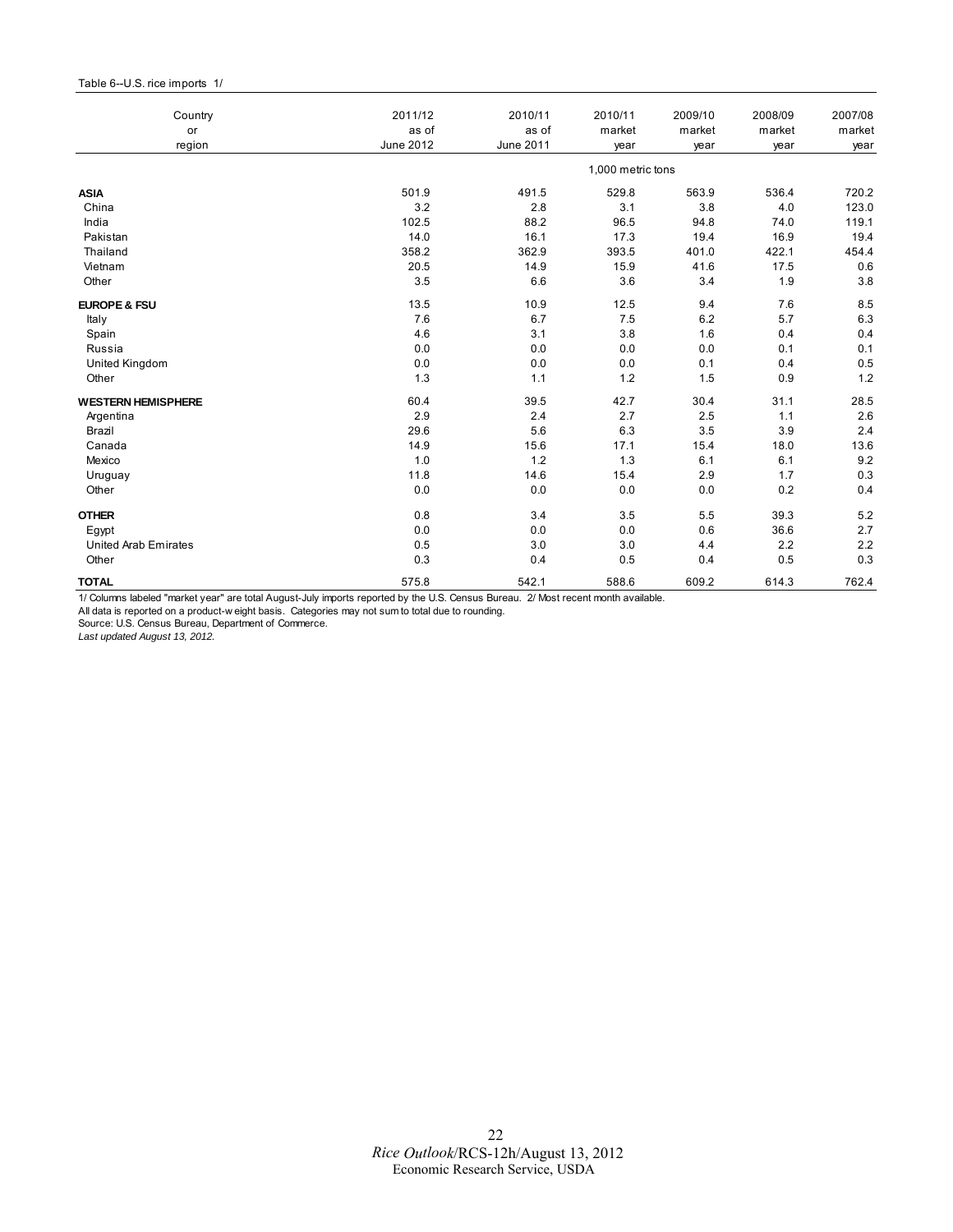| Country                                | 2011/12      | 2010/11      | 2009/10       | 2008/09       | 2007/08      |
|----------------------------------------|--------------|--------------|---------------|---------------|--------------|
| or                                     | market       | market       | market        | market        | market       |
| region                                 | year 1/      | year 1/      | year 1/       | year 1/       | year 1/      |
| <b>EUROPE &amp; FSU</b>                | 61.3         | 101.7        | 98.3          | 77.6          | 89.8         |
| European Union                         | 52.2         | 90.3         | 88.6          | 71.0          | 87.0         |
| Other Europe                           | 5.5          | 5.3          | 2.6           | 3.9           | 0.8          |
| Former Soviet Union (FSU)              | 3.6          | 6.1          | 7.1           | 2.7           | 2.0          |
| <b>NORTHEAST ASIA</b>                  | 592.3        | 473.6        | 571.3         | 472.3         | 450.9        |
| Hong Kong                              | 2.6          | 0.6          | 1.1           | 0.6           | 1.1          |
| Japan                                  | 375.5        | 355.3        | 388.9         | 85.0          | 339.9        |
| South Korea                            | 148.6        | 100.6        | 79.4          | 386.1         | 78.6         |
| Taiwan                                 | 65.6         | 17.1         | 101.9         | 0.6           | 31.3         |
| OTHER ASIA, OCEANIA, & THE MIDDLE EAST | 499.9        | 641.8        | 751.5         | 668.9         | 697.4        |
| Australia                              | 10.0         | 15.8         | 26.2          | 27.5          | 12.8         |
| Iraq                                   | 0.0          | 114.0        | 135.1         | 121.0         | 188.6        |
| <b>Israel</b>                          | 22.4         | 33.3         | 45.7          | 33.4          | 30.0         |
| Jordan                                 | 93.2         | 83.0         | 66.4          | 86.2          | 79.7         |
| Micronesia                             | 6.2          | 6.0          | 5.2           | 5.5           | 3.6          |
| New Zealand                            | 3.0          | 6.5          | 8.3           | 4.2           | 2.3          |
| Papua New Guinea                       | 0.0          | 9.4          | 37.9          | 103.2         | 2.3          |
| Saudi Arabia                           | 107.1<br>5.8 | 118.0<br>5.3 | 108.5<br>3.0  | 143.6<br>3.0  | 111.3<br>4.0 |
| Singapore<br>Syria                     | 21.9         | 13.6         | 15.9          | 3.1           | 2.8          |
| Turkey                                 | 189.8        | 200.3        | 267.0         | 22.7          | 154.9        |
| United Arab Emirates                   | 4.6          | 7.5          | 4.8           | 6.9           | 4.7          |
| Rest of Asia, Oceania, and Middle East | 35.9         | 29.1         | 27.5          | 108.6         | 100.4        |
| <b>AFRICA</b>                          | 179.6        | 432.4        | 117.4         | 131.7         | 119.6        |
| Algeria                                | 0.0          | 1.9          | 6.9           | 2.3           | 0.0          |
| Ghana                                  | 94.0         | 100.2        | 43.7          | 50.9          | 75.9         |
| Guinea--Connarky                       | 11.0         | 5.0          | 4.8           | 4.7           | 3.9          |
| Liberia                                | 26.7         | 38.5         | 8.4           | 11.1          | 8.3          |
| Libya                                  | 24.8         | 152.9        | 1.1           | 2.8           | 0.7          |
| Nigeria                                | 6.1          | 52.1         | 36.6          | 24.3          | 0.0          |
| Senegal                                | 0.0          | 49.8         | 0.0           | 0.0           | 13.3         |
| South Africa                           | 0.5          | 1.1          | 0.5           | 0.3           | 0.0          |
| Togo                                   | 0.0          | 23.9         | 0.0           | 6.8           | 0.0          |
| <b>Other Africa</b>                    | 16.5         | 7.0          | 15.4          | 28.5          | 17.5         |
| <b>WESTERN HEMISPHERE</b>              | 1,785.0      | 2,058.3      | 2,142.9       | 1,972.4       | 2.258.7      |
| Bahamas                                | 6.3          | 6.3          | 6.1           | 6.8           | 6.6          |
| Brazil                                 | 0.1          | 20.0         | 15.4          | 0.1           | 0.2          |
| Canada<br>Colombia                     | 147.7        | 148.6        | 166.8         | 168.9         | 182.1        |
| Costa Rica                             | 0.1          | 0.2          | 0.2           | 71.6          | 0.0          |
|                                        | 58.1<br>8.9  | 69.7<br>7.0  | 124.8<br>25.2 | 153.8<br>30.7 | 146.6<br>9.0 |
| Dominican Republic<br>El Salvador      | 76.5         | 77.0         | 78.5          | 79.2          | 86.0         |
| Guatemala                              | 81.4         | 69.4         | 72.6          | 65.0          | 58.8         |
| Haiti                                  | 233.4        | 248.9        | 226.5         | 257.0         | 279.0        |
| Honduras                               | 140.0        | 136.8        | 119.3         | 150.1         | 131.3        |
| Jamaica                                | 11.6         | 25.5         | 20.2          | 26.9          | 50.7         |
| Leeward & Windward Islands             | 10.2         | 9.4          | 8.3           | 9.3           | 12.4         |
| Mexico                                 | 803.7        | 848.5        | 775.1         | 594.2         | 855.3        |
| Netherlands Antilles                   | 4.7          | 4.8          | 5.2           | 4.4           | 5.3          |
| Nicaragua                              | 40.6         | 142.2        | 147.0         | 97.3          | 179.2        |
| Panama                                 | 59.7         | 88.2         | 104.0         | 9.4           | 96.4         |
| Venezuela                              | 94.1         | 149.6        | 241.8         | 243.7         | 125.9        |
| Other Western Hemisphere               | 7.9          | 6.2          | 5.9           | 4.0           | 13.3         |
| <b>UNKNOWN</b>                         | 0.0          | 0.0          | 0.0           | 0.0           | 0.0          |
| <b>TOTAL</b>                           | 3,118.0      | 3,707.7      | 3,681.4       | 3,322.9       | 3,616.4      |

<span id="page-22-0"></span>Table 7--U.S. commercial rice exports

1/ Total marketing year shipments.

Source: *U.S. Export Sales* , Foreign Agricultural Service, USDA. *Last updated August 13, 2012.*

 23 *Rice Outlook*/RCS-12h/August 13, 2012 Economic Research Service, USDA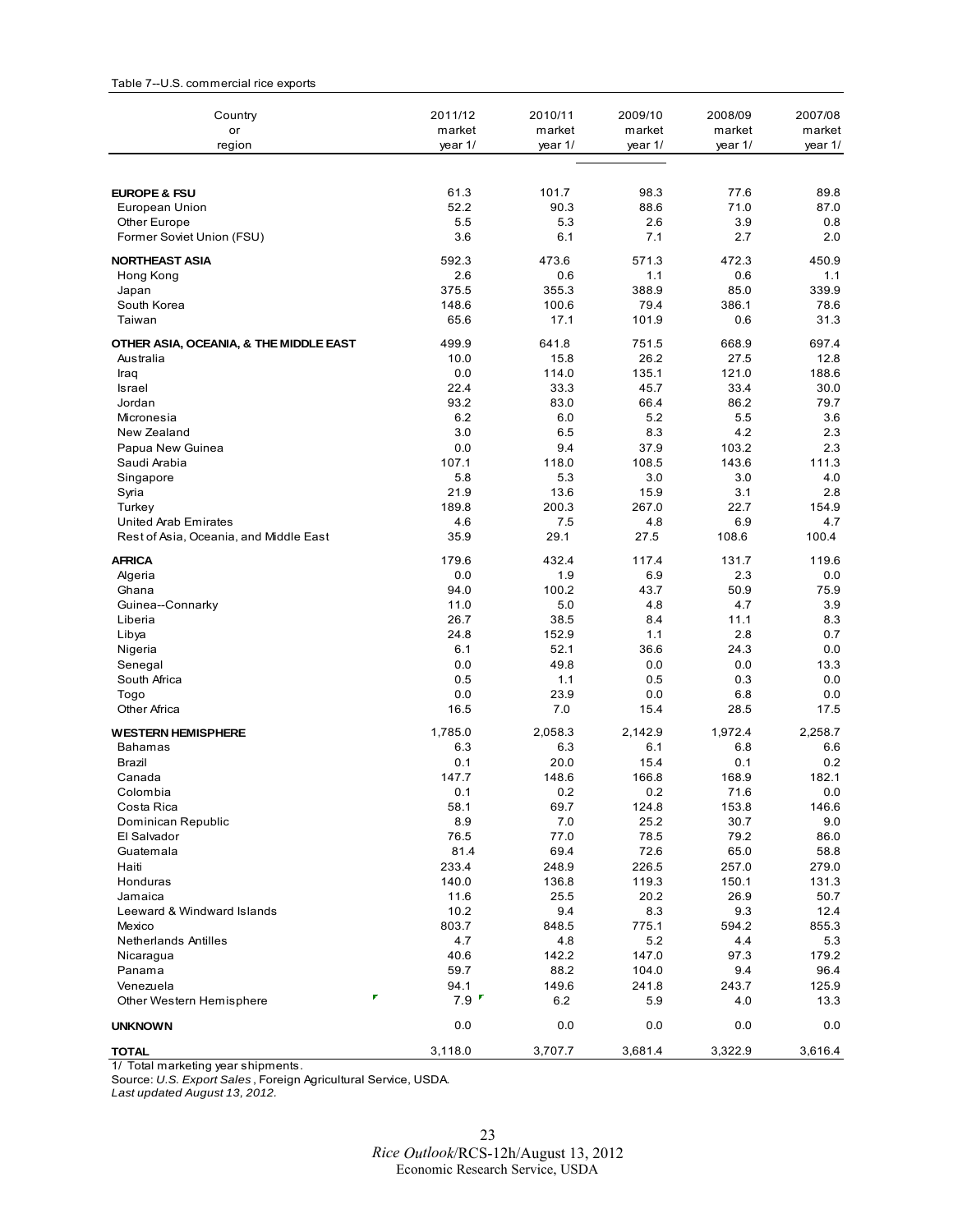<span id="page-23-0"></span>

| Table 8--U.S., Thailand, and Vietnam price quotes |  |  |  |  |
|---------------------------------------------------|--|--|--|--|
|---------------------------------------------------|--|--|--|--|

|                  |            | <b>United States</b> |              |                 |             |                |       |                |
|------------------|------------|----------------------|--------------|-----------------|-------------|----------------|-------|----------------|
| Month or         | Southern   | Southern             | California   |                 | Thailand 5/ |                |       | Vietnam 7/     |
| market           | long grain | long grain           | medium grain | 100%            | 5%          | 15%            | A.16/ | 5%             |
| year 1/          | milled 2/  | rough 3/             | milled 4/    | Grade B         | Parboiled   | <b>Brokens</b> | Super | <b>Brokens</b> |
|                  |            |                      |              | \$ / metric ton |             |                |       |                |
| 2002/03          | 223        | 123                  | 327          | 199             | 195         | 186            | 151   | 184            |
| 2003/04          | 360        | 206                  | 533          | 220             | 222         | 207            | 184   | 212            |
| 2004/05          | 312        | 176                  | 405          | 278             | 278         | 265            | 219   | 244            |
| 2005/06          | 334        | 192                  | 484          | 301             | 293         | 284            | 216   | 259            |
| 2006/07          | 407        | 237                  | 538          | 320             | 317         | 302            | 243   | 292            |
| 2007/08          | 621        | 368                  | 694          | 551             | 570         | 334            | 454   | 620            |
| 2008/09          | 610        | 356                  | 1,119        | 609             | 616         | 532            | 342   | 456            |
| 2009/10          | 506        | 316                  | 791          | 532             | 544         | 472            | 350   | 397            |
| Aug. 2010        | 413        | 240                  | 722          | 472             | 489         | 425            | 367   | 410            |
| Sep. 2010        | 450        | 265                  | 741          | 494             | 522         | 458            | 412   | 458            |
| Oct. 2010        | 540        | 327                  | 794          | 501             | 533         | 465            | 428   | 468            |
| Nov. 2010        | 584        | 320                  | 852          | 534             | 543         | 499            | 427   | 493            |
| Dec. 2010        | 595        | 309                  | 871          | 550             | 536         | 513            | 411   | 496            |
| Jan. 2011        | 579        | 319                  | 871          | 534             | 528         | 496            | 404   | 480            |
| Feb. 2011        | 540        | 330                  | 871          | 538             | 532         | 495            | 418   | 469            |
| Mar. 2011        | 509        | 307                  | 871          | 509             | 506         | 473            | 408   | 455            |
| Apr. 2011        | 497        | 283                  | 871          | 500             | 501         | 467            | 409   | 475            |
| May 2011         | 502        | 280                  | 871          | 498             | 500         | 466            | 421   | 476            |
| June 2011        | 522        | 288                  | 871          | 531             | 522         | 496            | 428   | 463            |
| <b>July 2011</b> | 557        | 314                  | 871          | 557             | 553         | 523            | 448   | 506            |
| 2010/11          | 524        | 298                  | 840          | 518             | 522         | 481            | 415   | 471            |
| Aug. 2011        | 604        | 338                  | 866          | 576             | 579         | 543            | 463   | 555            |
| Sep. 2011        | 648        | 373                  | 860          | 614             | 617         | 577            | 487   | 568            |
| Oct. 2011        | 617        | 366                  | 860          | 615             | 602         | 581            | 488   | 573            |
| Nov. 2011        | 586        | 348                  | 816          | 629             | 609         | 599            | 550   | 554            |
| Dec 2011         | 549        | 325                  | 764          | 608             | 588         | 577            | 548   | 498            |
| Jan. 2012        | 526        | 325                  | 816          | 557             | 540         | 539            | 515   | 448            |
| Feb 2012         | 517        | 323                  | 816          | 552             | 548         | <b>NQ</b>      | 517   | 426            |
| Mar. 2012        | 507        | 315                  | 788          | 563             | 576         | <b>NQ</b>      | 526   | 413            |
| Apr. 2012        | 507        | 320                  | 772          | 554             | 582         | <b>NQ</b>      | 526   | 437            |
| May 2012         | 540        | 344                  | 780          | 614             | 616         | <b>NQ</b>      | 562   | 426            |
| June 2012        | 554        | 345                  | 783          | 612             | 607         | 590            | 548   | 415            |
| <b>July 2012</b> | 564        | 349                  | 788          | 587             | 576         | 566            | 520   | 408            |
| 2011/12          | 560        | 339                  | 809          | 590             | 587         | 572            | 521   | 477            |
| Aug. 2012 2/     | 568        | 365                  | 805          | 571             | 560         | 555            | 510   | 425            |
| 2012/13 8/       | 568        | 365                  | 805          | 571             | 560         | 555            | 510   | 425            |

NQ = No quotes. 1/ Simple average of weekly quotes. 2/ Number 2, 4-percent brokens, sacked, free alongside vessel, U.S. Gulf port. To convert to a free on board vessel price add \$15 per ton. 3/ Bulk, free on board vessel, New Orleans, LA.

4/ Number 1, maximum 4-percent brokens, package quality for domestic sales, sacked, free on board truck, California

mill, low end of reported price range. 5/ Nominal price quotes, long-grain, sacked, free on board vessel,

Bangkok, Thailand. 6/ 100-percent brokens, new price series. 7/ Long-grain, double water-polished, bagged,

free on board vessel, Ho Chi Minh City. 8/ Preliminary.

Sources: U.S. and Vietnam prices, *Creed Rice Market Report;* Thailand prices, *Weekly Rice Price Update,* U.S. ag. counselor, Bangkok, Thailand (www.fas.usda.gov).

*Last update August 13, 2012.*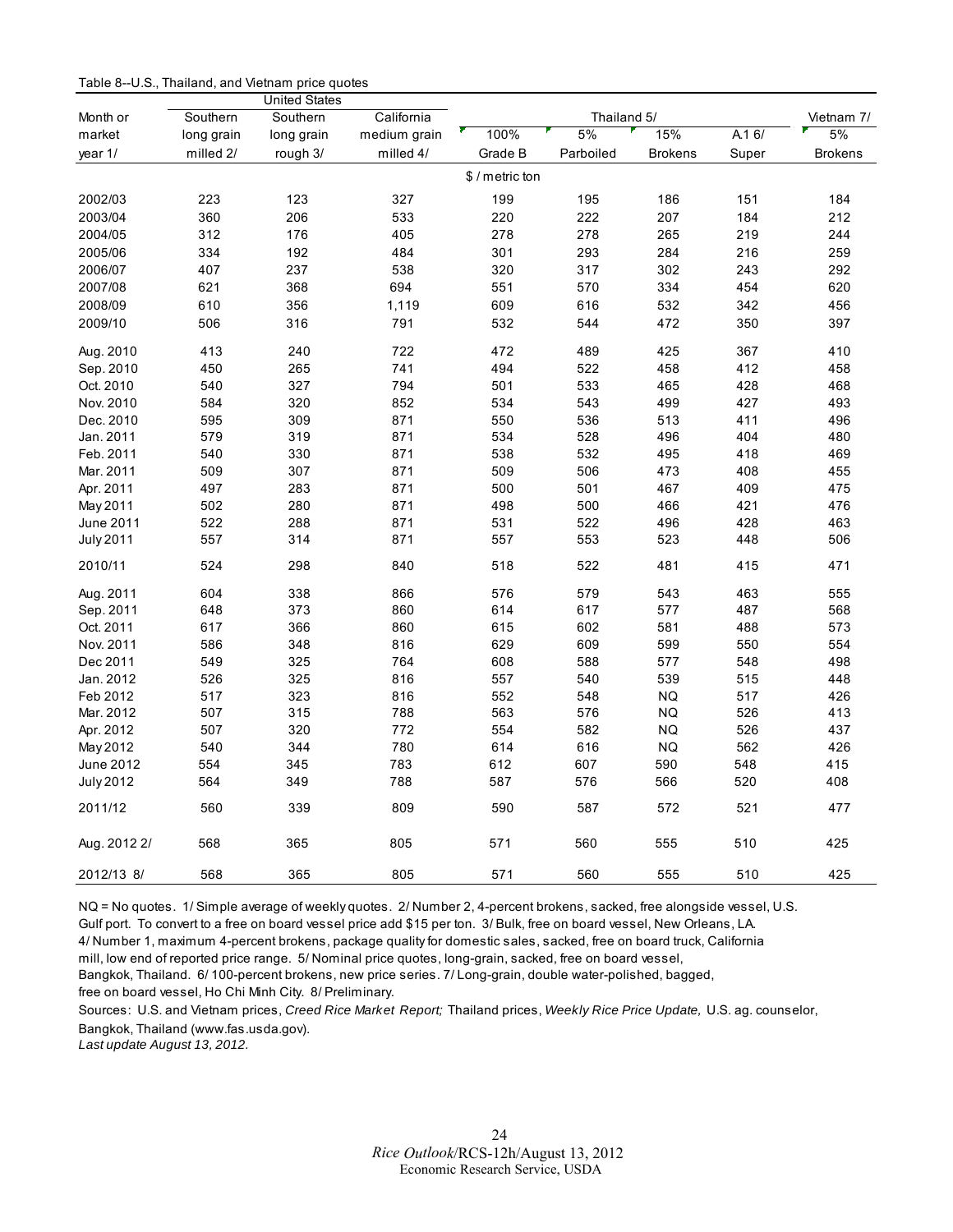<span id="page-24-0"></span>

|                      | 2010/11 | 2011/12 |                   |             |                | 2012/13<br>2/     |         |           |             |  |
|----------------------|---------|---------|-------------------|-------------|----------------|-------------------|---------|-----------|-------------|--|
|                      | August  | July    | August            | Monthly     | Annual         | July              | August  | Monthly   | Annual      |  |
| Country              | 2012    | 2012    | 2012              | revisions   | changes        | 2012              | 2012    | revisions | changes     |  |
|                      |         |         | 1,000 metric tons |             |                | 1,000 metric tons |         |           |             |  |
|                      |         |         |                   |             |                |                   |         |           |             |  |
| Afghanistan          | 266     | 338     | 338               | 0           | 72             | 350               | 350     | 0         | 12          |  |
| Argentina            | 1,118   | 975     | 975               | 0           | $-143$         | 910               | 910     | 0         | $-65$       |  |
| Australia            | 523     | 688     | 688               | 0           | 165            | 720               | 720     | 0         | 32          |  |
| Bangladesh           | 31,700  | 34,000  | 34,000            | 0           | 2,300          | 34,100            | 34,100  | 0         | 100         |  |
| Brazil               | 9,300   | 7,860   | 7,820             | -40         | $-1,480$       | 8,670             | 7,820   | -850      | 0           |  |
| Burma                | 10,528  | 10,816  | 10,816            | 0           | 288            | 11,000            | 11,000  | 0         | 184         |  |
| Cambodia             | 4,233   | 4,268   | 4,268             | 0           | 35             | 4,500             | 4,500   | 0         | 232         |  |
| China                | 137,000 | 140,700 | 140,700           | 0           | 3,700          | 141,000           | 142,000 | 1,000     | 1,300       |  |
| Colombia             | 1,323   | 1,430   | 1,430             | 0           | 107            | 1,591             | 1,591   | 0         | 161         |  |
| Cote d'Ivoire        | 469     | 456     | 456               | 0           | $-13$          | 566               | 566     | 0         | 110         |  |
| Cuba                 | 295     | 338     | 338               | 0           | 43             | 338               | 338     | 0         | 0           |  |
| Dominican Republic   | 562     | 573     | 573               | 0           | 11             | 573               | 573     | 0         | $\mathbf 0$ |  |
| Ecuador              | 900     | 624     | 624               | 0           | $-276$         | 600               | 600     | 0         | $-24$       |  |
| Egypt                | 3,100   | 4,250   | 4,250             | 0           | 1,150          | 4,500             | 4,500   | 0         | 250         |  |
| European Union-27    | 2,045   | 1,952   | 1,952             | 0           | -93            | 1,886             | 1,886   | 0         | $-66$       |  |
| Ghana                | 295     | 276     | 276               | 0           | $-19$          | 276               | 276     | 0         | 0           |  |
| Guinea               | 1,056   | 1,097   | 1,097             | 0           | 41             | 1,135             | 1,135   | 0         | 38          |  |
| Guyana               | 361     | 402     | 402               | $\mathbf 0$ | 41             | 410               | 410     | 0         | 8           |  |
| India                | 95,980  | 103,400 | 104,320           | 920         | 8,340          | 100,000           | 98,000  | $-2,000$  | $-6,320$    |  |
| Indonesia            | 35,500  | 36,300  | 36,500            | 200         | 1,000          | 36,900            | 36,900  | 0         | 400         |  |
| Iran                 | 1,510   | 1,550   | 1,550             | 0           | 40             | 1,550             | 1,550   | 0         | 0           |  |
| Japan                | 7,720   | 7,646   | 7,646             | 0           | -74            | 7,358             | 7,358   | 0         | -288        |  |
| Korea, North         | 1,600   | 1,600   | 1,600             | 0           | 0              | 1,600             | 1,500   | $-100$    | $-100$      |  |
| Korea, South         | 4,295   | 4,224   | 4,224             | 0           | $-71$          | 4,200             | 4,300   | 100       | 76          |  |
| Laos                 | 1,390   | 1,442   | 1,442             | 0           | 52             | 1,530             | 1,530   | 0         | 88          |  |
| Liberia              | 187     | 189     | 189               | 0           | $\overline{2}$ | 180               | 180     | 0         | -9          |  |
| Madagascar           | 3,062   | 2,880   | 2,880             | 0           | $-182$         | 2,752             | 2,752   | 0         | $-128$      |  |
| Malaysia             | 1,642   | 1,690   | 1,690             | 0           | 48             | 1,700             | 1,700   | 0         | 10          |  |
| Mali                 | 1,500   | 1,132   | 1,132             | 0           | $-368$         | 1,430             | 1,430   | 0         | 298         |  |
| Mexico               | 146     | 115     | 125               | 10          | $-21$          | 128               | 153     | 25        | 28          |  |
| Mozambique           | 168     | 176     | 176               | 0           | 8              | 176               | 176     | 0         | 0           |  |
| Nepal                | 2,900   | 2,900   | 2,900             | 0           | 0              | 2,900             | 2,900   | 0         | $\mathbf 0$ |  |
| Nigeria              | 2,615   | 2,709   | 2,709             | 0           | 94             | 2,850             | 2,850   | 0         | 141         |  |
| Pakistan             | 5,000   | 6,500   | 6,500             | 0           | 1,500          | 6,800             | 6,800   | 0         | 300         |  |
| Peru                 | 1,939   | 1,666   | 1,666             | 0           | $-273$         | 2,001             | 2,001   | 0         | 335         |  |
| Philippines          | 10,539  | 10,639  | 10,639            | 0           | 100            | 10,800            | 10,800  | 0         | 161         |  |
| Russia               | 690     | 682     | 682               | 0           | -8             | 700               | 700     | 0         | 18          |  |
|                      | 648     | 746     | 746               | 0           | 98             | 693               | 693     | 0         | $-53$       |  |
| Sierra Leone         |         |         |                   |             |                |                   |         |           |             |  |
| Sri Lanka            | 2,490   | 3,311   | 3,311             | 0           | 821            | 3,200             | 3,200   | 0         | $-111$      |  |
| Taiwan               | 1,186   | 1,175   | 1,175             | 0           | $-11$          | 1,161             | 1,161   | 0         | $-14$       |  |
| Tanzania             | 1,188   | 1,320   | 1,320             | 0           | 132            | 1,320             | 1,320   | 0         | $\mathbf 0$ |  |
| Thailand             | 20,262  | 20,460  | 20,460            | 0           | 198            | 21,050            | 21,050  | 0         | 590         |  |
| Turkey               | 502     | 502     | 502               | 0           | 0              | 515               | 515     | 0         | 13          |  |
| Uganda               | 134     | 142     | 142               | 0           | 8              | 151               | 151     | 0         | 9           |  |
| <b>United States</b> | 7,593   | 5,874   | 5,874             | 0           | $-1,719$       | 6,086             | 6,053   | -33       | 179         |  |
| Uruguay              | 1,150   | 931     | 931               | 0           | $-219$         | 896               | 896     | 0         | $-35$       |  |
| Venezuela            | 358     | 380     | 380               | 0           | 22             | 385               | 385     | 0         | 5           |  |
| Vietnam              | 26,371  | 26,735  | 26,735            | 0           | 364            | 26,875            | 26,875  | 0         | 140         |  |
| Subtotal             | 445,339 | 460,059 | 461,149           | 1,090       | 15,810         | 461,012           | 459,154 | $-1,858$  | $-1,995$    |  |
| Others               | 4,027   | 3,880   | 3,887             | 7           | $-140$         | 4,066             | 4,061   | -5        | 174         |  |
| World total          | 449,366 | 463,939 | 465,036           | 1,097       | 15,670         | 465,078           | 463,215 | $-1,863$  | $-1,821$    |  |

-- = Not available. 1/ Milled basis. 2/ Projected.

Source: *Production, Supply, & Distribution Online Data Base,* FAS/USDA, http://www.fas.usda.gov/psdonline/psdHome.aspx.

*Last updated August 13, 2012.*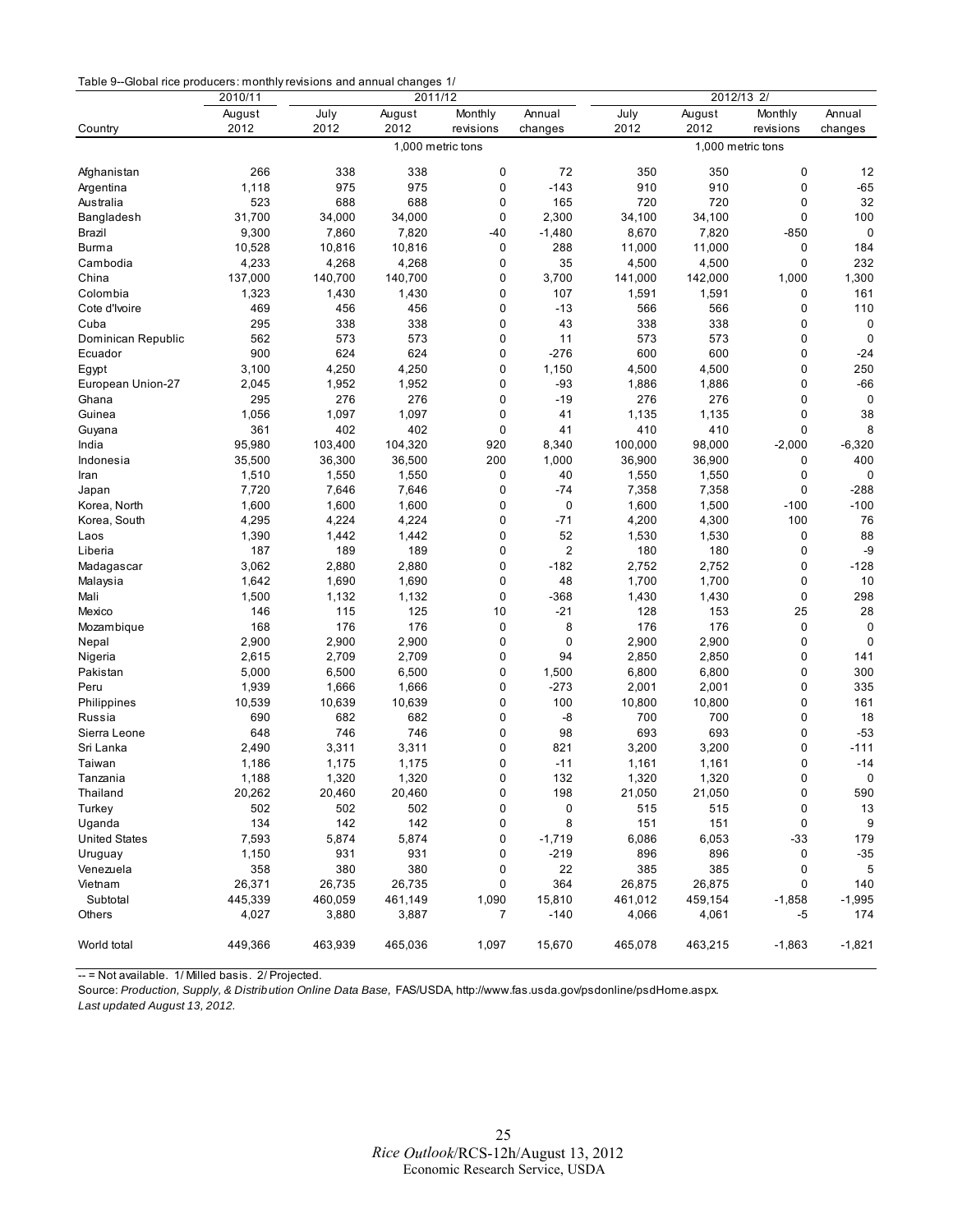<span id="page-25-0"></span>

| Table 10--Global rice exporters, calendar years; monthly revisions and annual changes |  |  |  |
|---------------------------------------------------------------------------------------|--|--|--|
|---------------------------------------------------------------------------------------|--|--|--|

|                      | 2011   |                                  | 2012   |             |          |        | 2013 1/ |           |             |  |
|----------------------|--------|----------------------------------|--------|-------------|----------|--------|---------|-----------|-------------|--|
|                      | August | July                             | August | Monthly     | Annual   | July   | August  | Monthly   | Annual      |  |
|                      | 2012   | 2012                             | 2012   | revisions   | changes  | 2012   | 2012    | revisions | changes     |  |
|                      |        | 1,000 metric tons (milled basis) |        |             |          |        |         |           |             |  |
|                      |        |                                  |        |             |          |        |         |           |             |  |
| Argentina            | 732    | 650                              | 650    | 0           | $-82$    | 560    | 560     | 0         | $-90$       |  |
| Australia            | 311    | 450                              | 450    | 0           | 139      | 500    | 500     | 0         | 50          |  |
| Brazil               | 1,296  | 900                              | 1,000  | 100         | $-296$   | 900    | 600     | $-300$    | $-400$      |  |
| <b>Burma</b>         | 778    | 600                              | 600    | 0           | $-178$   | 750    | 750     | 0         | 150         |  |
| Cambodia             | 860    | 800                              | 800    | 0           | $-60$    | 950    | 950     | 0         | 150         |  |
| China                | 487    | 500                              | 500    | 0           | 13       | 600    | 600     | 0         | 100         |  |
| Ecuador              | 70     | 15                               | 15     | 0           | $-55$    | 15     | 15      | 0         | 0           |  |
| Egypt                | 320    | 600                              | 600    | 0           | 280      | 600    | 600     | 0         | $\mathbf 0$ |  |
| European Union-27    | 241    | 245                              | 245    | 0           | 4        | 235    | 235     | 0         | $-10$       |  |
| Guinea               | 80     | 80                               | 80     | 0           | 0        | 80     | 80      | 0         | $\Omega$    |  |
| Guyana               | 250    | 230                              | 230    | 0           | $-20$    | 250    | 250     | 0         | 20          |  |
| India                | 4,637  | 8,000                            | 8,000  | 0           | 3,363    | 6,500  | 6,500   | 0         | $-1,500$    |  |
| Japan                | 200    | 200                              | 200    | 0           | 0        | 200    | 200     | 0         | 0           |  |
| Korea, South         | 4      | 5                                | 5      | 0           | 1        | 5      | 5       | 0         | 0           |  |
| Pakistan             | 3,414  | 3,750                            | 3,750  | 0           | 336      | 4,000  | 4,000   | 0         | 250         |  |
| Paraguay             | 208    | 150                              | 200    | 50          | -8       | 150    | 150     | 0         | $-50$       |  |
| Peru                 | 50     | 20                               | 20     | 0           | $-30$    | 60     | 60      | 0         | 40          |  |
| Russia               | 142    | 150                              | 150    | 0           | 8        | 150    | 150     | 0         | 0           |  |
| Thailand             | 10,647 | 6,500                            | 6,500  | 0           | $-4,147$ | 8,000  | 8,000   | 0         | 1,500       |  |
| Turkey               | 90     | 75                               | 75     | 0           | $-15$    | 80     | 80      | 0         | 5           |  |
| Uganda               | 40     | 35                               | 35     | 0           | $-5$     | 35     | 35      | 0         | $\mathbf 0$ |  |
| <b>United States</b> | 3,247  | 3,450                            | 3,500  | 50          | 253      | 3,100  | 3,100   | 0         | $-400$      |  |
| Uruguay              | 841    | 850                              | 850    | $\mathbf 0$ | 9        | 850    | 850     | 0         | $\mathbf 0$ |  |
| Vietnam              | 7,000  | 7,000                            | 7,000  | 0           | 0        | 7,000  | 7,000   | 0         | $\mathbf 0$ |  |
| Subtotal             | 35,945 | 35,255                           | 35,455 | 200         | $-490$   | 35,570 | 35,270  | $-300$    | $-185$      |  |
| Other                | 234    | 199                              | 199    | $\mathbf 0$ | $-36$    | 225    | 225     | 0         | 26          |  |
|                      |        |                                  |        |             |          |        |         | U         |             |  |
| World total          | 36,179 | 35,454                           | 35,654 | 200         | $-525$   | 35,795 | 35,495  | $-300$    | $-159$      |  |
| U.S. Share           | 9.0%   | 9.7%                             | 9.8%   |             |          | 8.7%   | 8.7%    |           |             |  |

-- Not available. Note: All trade data are reported on a calendar-year basis.

1/ Projected.

Source: *Production, Supply, & Distribution Online Data Base,* FAS/USDA, http://www.fas.usda.gov/psdonline/psdHome.aspx. *Last updated August 13, 2012.*